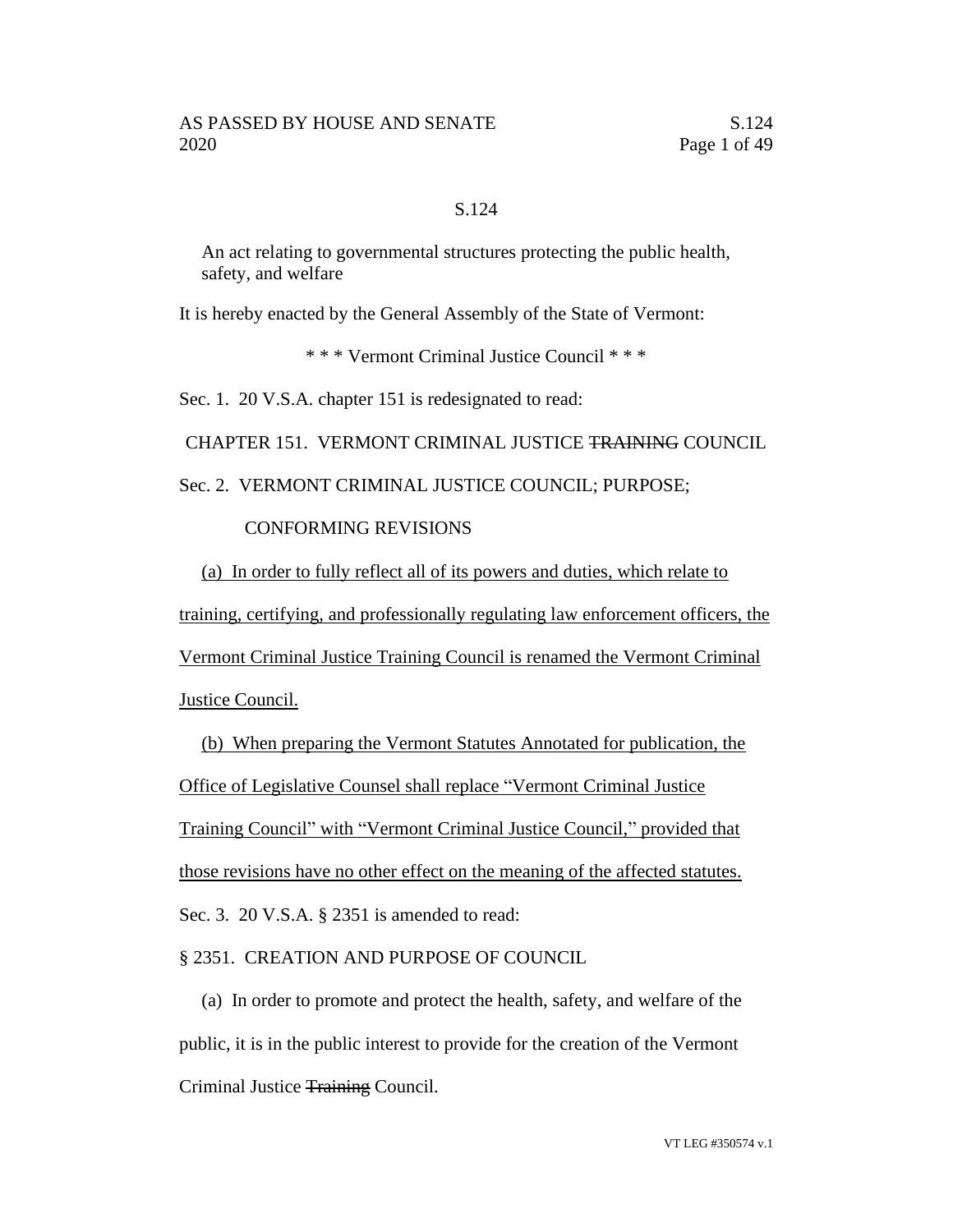(b) The Council is created to:

(1) encourage and assist municipalities, counties, and governmental agencies of this State in their efforts to improve the quality of law enforcement and citizen protection by maintaining a uniform standard of recruitment basic training for law enforcement applicants and in-service training for law enforcement officers; and

(2) maintain statewide standards of law enforcement officer professional conduct by accepting and tracking complaints alleging officer unprofessional conduct, adjudicating charges of unprofessional conduct, and imposing sanctions on the certification of an officer who the Council finds has committed unprofessional conduct.

(c) The Council shall offer and approve continuing programs of instruction in up-to-date methods of law enforcement and the administration of criminal justice.

(d) It is the responsibility of the Council to encourage the participation of local governmental units in the program and to aid in the establishment of adequate training facilities.

Sec. 4. 20 V.S.A. § 2352 is amended to read:

#### § 2352. COUNCIL MEMBERSHIP

(a) $(1)$  The Vermont Criminal Justice  $\overline{\text{Training}}$  Council shall consist of: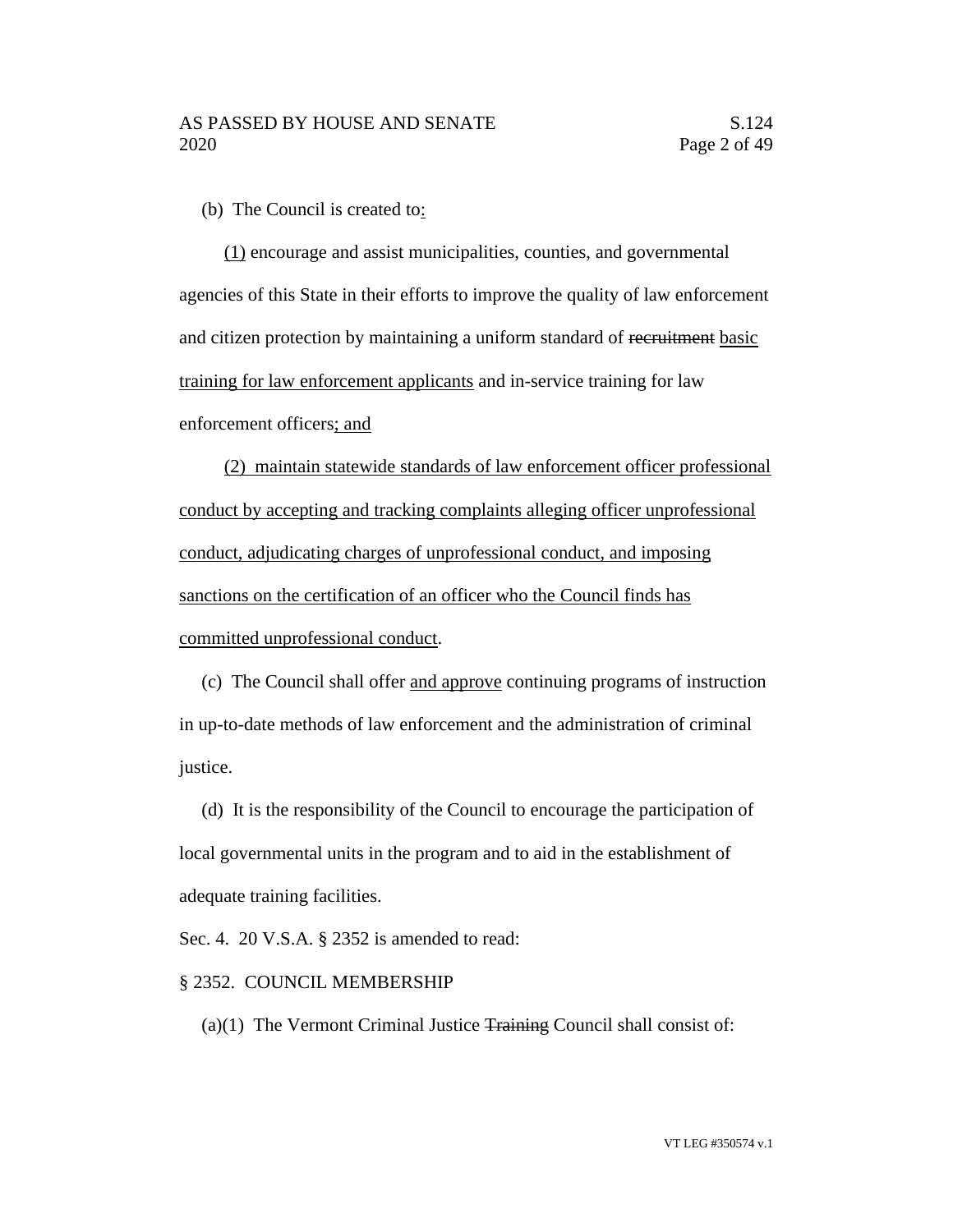(A) the Commissioners of Public Safety, of Corrections, of Motor Vehicles, and of Fish and Wildlife, and of Mental Health;

(B) the Attorney General;

(C) the Executive Director of the Department of State's Attorneys

and Sheriffs;

(D) the Executive Director of Racial Equity;

(E) a member of the Vermont Troopers' Association or its successor entity, elected by its membership;

 $(D)(F)$  a member of the Vermont Police Association, elected by its membership; and

(E)(G) five additional members appointed by the Governor.

(i) The Governor's appointees shall provide broad representation of all aspects of law enforcement and the public in Vermont on the Council.

(ii) The Governor shall solicit recommendations for appointment

from the Vermont State's Attorneys Association, the Vermont State's Sheriffs

Association, the Vermont Police Chiefs Association, and the Vermont

Constables Association a member of the Chiefs of Police Association of

Vermont, appointed by the President of the Association;

(H) a member of the Vermont Sheriffs' Association, appointed by the President of the Association;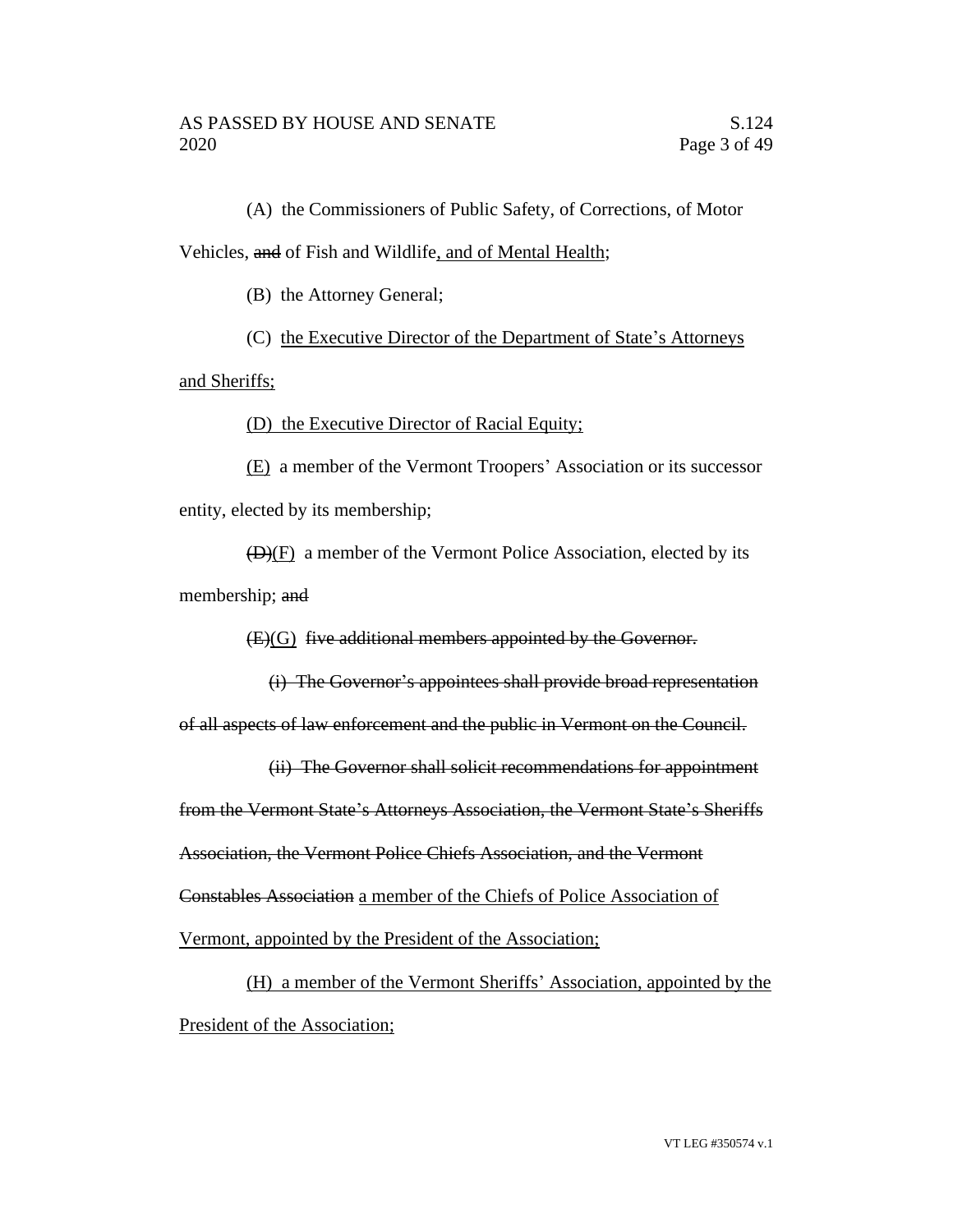(I) a law enforcement officer, appointed by the President of the

Vermont State Employees Association;

(J) an employee of the Vermont League of Cities and Towns,

appointed by the Executive Director of the League;

(K) an individual appointed by the Executive Director of the Center

for Crime Victim Services;

(L) an individual appointed by the Executive Director of the Human Rights Commission;

(M) an individual appointed by the Executive Director of the

Vermont Network Against Domestic and Sexual Violence; and

(N) seven public members, appointed by the Governor, who shall not be law enforcement officers or have a spouse, parent, child, or sibling who is a law enforcement officer, current legislators, or otherwise be employed in the criminal justice system.

(i) At least one of these members shall be a mental health crisis worker.

(ii) At least one of these members shall be an individual with a lived experience of a mental health condition or psychiatric disability.

(iii) At least two of these members shall be chosen from among persons nominated by the Vermont chapters of the NAACP, and each of these members shall represent a different Vermont NAACP chapter. In order to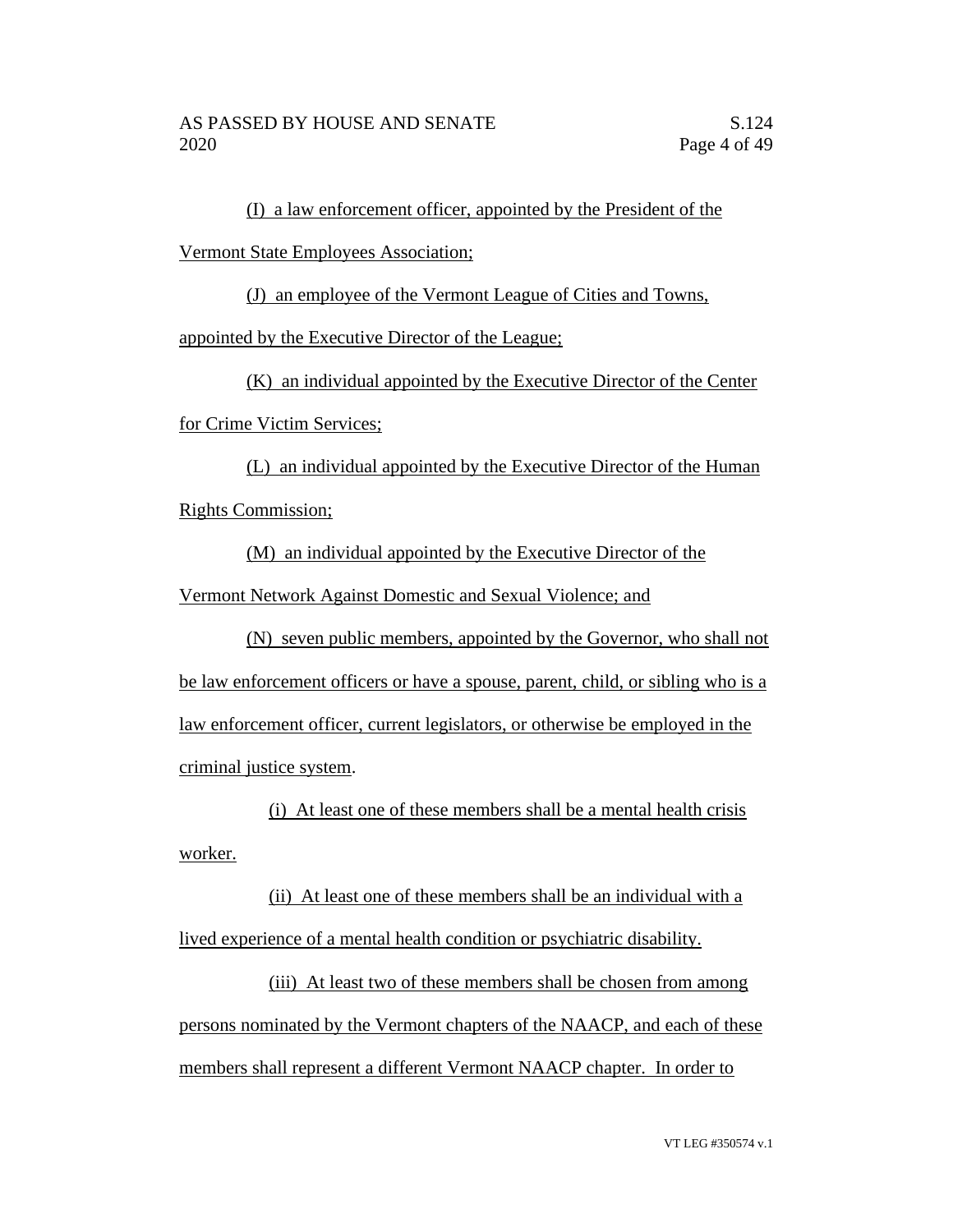assist the Governor in making these appointments, each Vermont chapter of the NAACP shall nominate at least three individuals for these gubernatorial appointments.

(2) A member's term shall be three years.

(3) The Governor shall appoint the Chair of the Council from among the members set forth in subdivisions  $(1)(D)$  and  $(K)$ – $(N)$  of this subsection.

\* \* \*

(c) The members of the Council shall be entitled to receive  $\overline{ho}$  per diem compensation for their services but shall be allowed their actual and necessary and reimbursement of expenses incurred in the performance of their duties as permitted under 32 V.S.A. § 1010 from monies appropriated to the Council.

\* \* \*

# Sec. 5. TRANSITIONAL PROVISION TO ADDRESS NEW COUNCIL MEMBERSHIP

(a) Any existing member of the Vermont Criminal Justice Council who will serve on the Council under its new membership as set forth in Sec. 4 of this act may serve the remainder of his or her term in effect immediately prior to the effective date of Sec. 4.

(b) The new membership of the Council shall be appointed on or before December 1, 2020.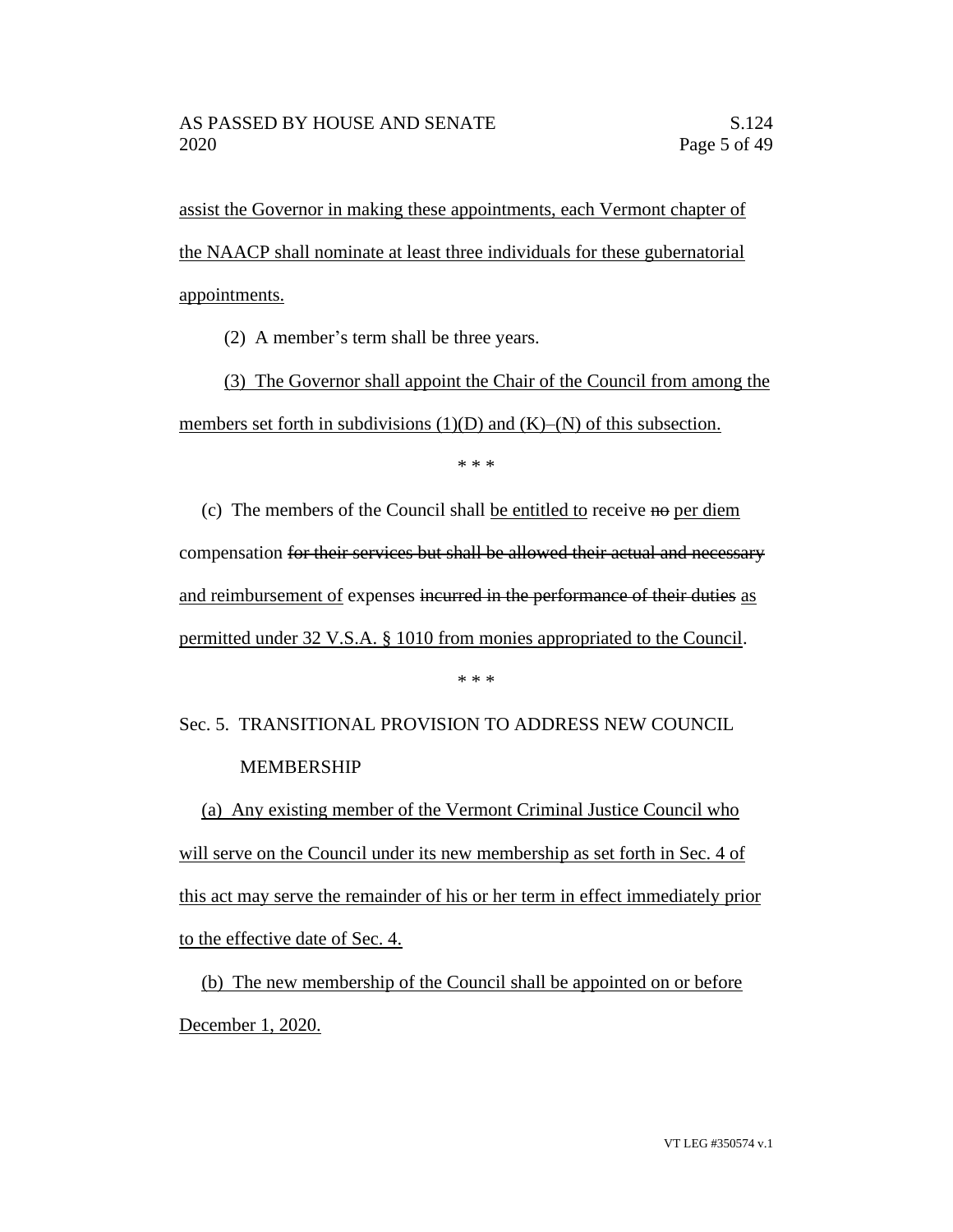Sec. 6. 20 V.S.A. § 2355 is amended to read:

#### § 2355. COUNCIL POWERS AND DUTIES

(a) The Council shall adopt rules with respect to:

(1) the approval, or revocation thereof, of law enforcement officer training schools and off-site training programs, which shall include rules to identify and implement alternate routes to certification aside from the training provided at the Vermont Police Academy;

\* \* \*

 $(b)(1)$  The Council shall conduct and administer training schools and offer courses of instruction for law enforcement officers and other criminal justice personnel. The Council shall offer courses of instruction for law enforcement officers in different areas of the State and shall strive to offer nonovernight courses whenever possible.

(2) The Council may also offer the basic officer's course for pre-service preservice students and educational outreach courses for the public, including firearms safety and use of force.

\* \* \*

Sec. 7. 20 V.S.A. § 2358 is amended to read:

#### § 2358. MINIMUM TRAINING STANDARDS; DEFINITIONS

\* \* \*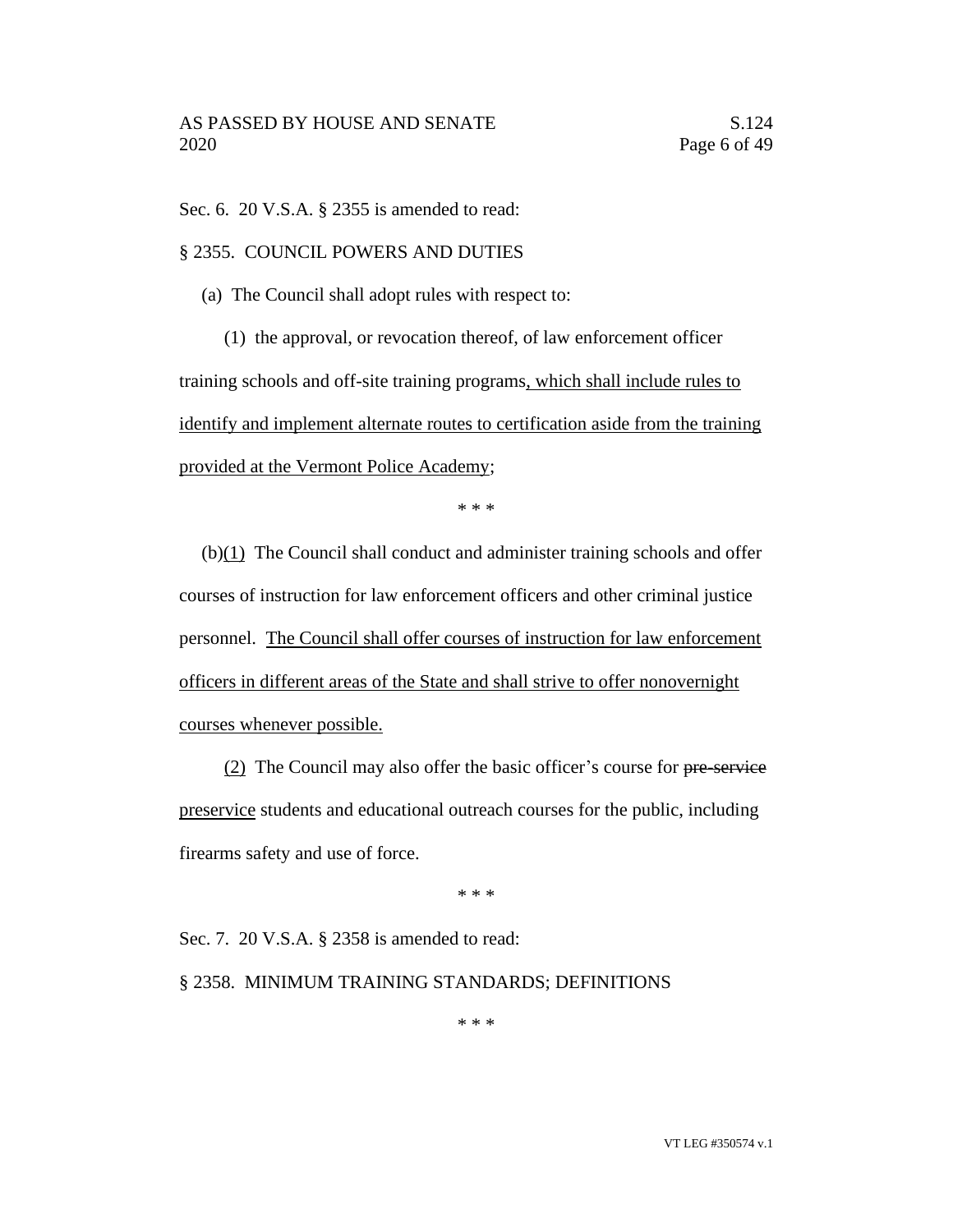(b) The Council shall offer or approve basic training and annual in-service training for each of the following three levels of law enforcement officer certification in accordance with the scope of practice for each level, and shall determine by rule the scope of practice for each level in accordance with the provisions of this section:

(1) Level I certification.

\* \* \*

(2) Level II certification.

\* \* \*

(3) Level III certification.

\* \* \*

(c)(1) All programs required by this section shall be approved by the Council.

(2) The Council shall structure its programs so that on and after July 1, 2021, a Level II certified officer may use portfolio experiential learning or College Level Examination Program (CLEP) testing in order to transition to Level III certification, without such an officer needing to restart the certification process.

(3) Completion of a program shall be established by a certificate to that effect signed by the Executive Director of the Council.

\* \* \*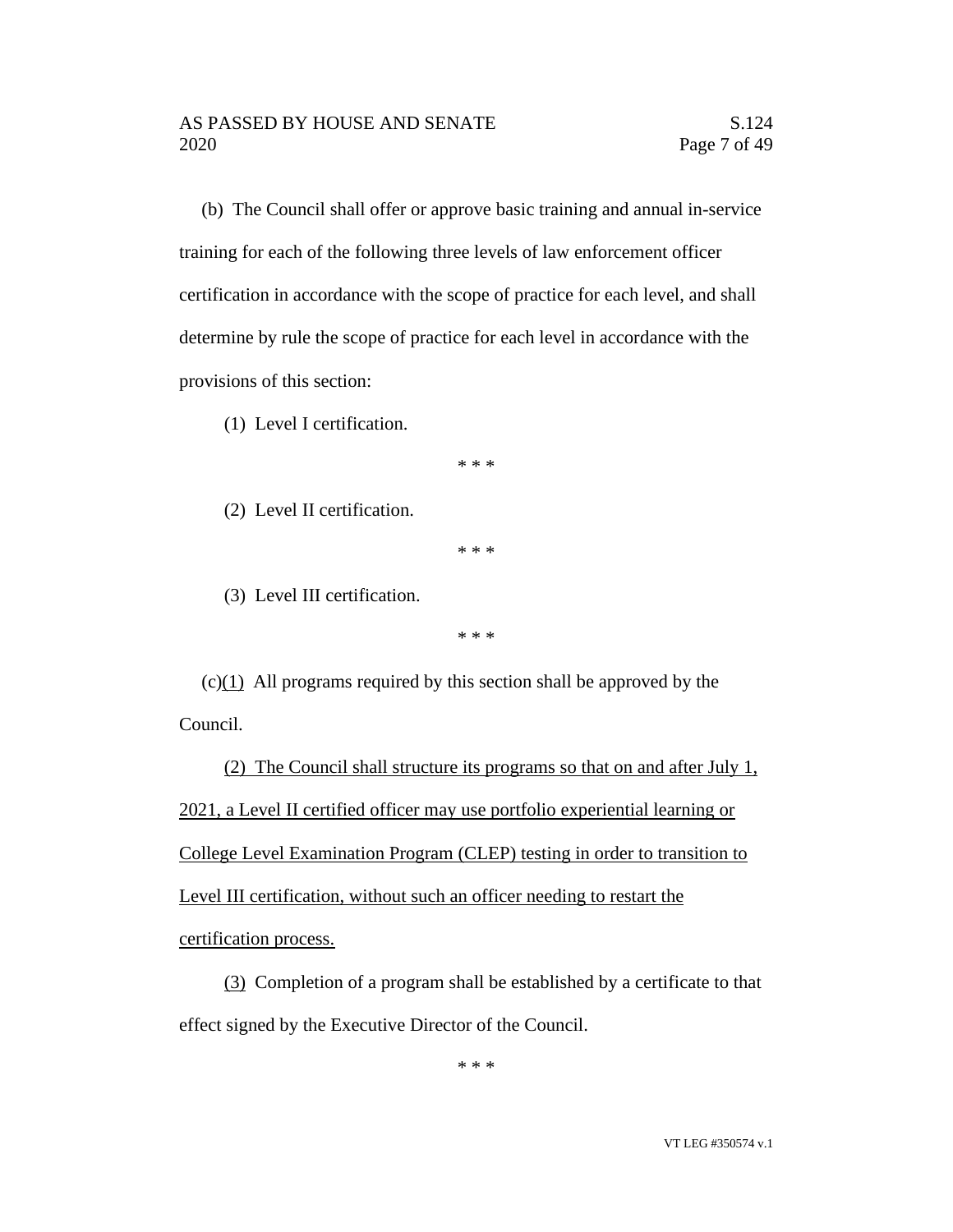Sec. 8. COUNCIL; REPORT ON CHANGES IN TRAINING OPTIONS; RULE ADOPTION DEADLINE

(a) Report. On or before January 15, 2021, the Executive Director of the Vermont Criminal Justice Council shall provide a verbal progress report to the Senate and House Committees on Government Operations regarding the Council's:

(1) plan to replace some of its overnight law enforcement training requirements at the Robert H. Wood, Jr. Criminal Justice and Fire Service Training Center of Vermont (the Police Academy), including its 16-week residential basic training, with nonovernight training and training in other areas of the State, in accordance with 20 V.S.A. § 2355(b)(1) in Sec. 6 of this act, and shall specifically address any plans it has to offer training by remote means; and

(2) changes in the structure of its programs to enable a law enforcement officer to transition from Level II to Level III certification as required by 20 V.S.A. § 2358(c)(2) in Sec. 7 of this act.

(b) Rules. On or before July 1, 2023, the Council shall finally adopt the rules regarding alternate routes to certification required by 20 V.S.A. § 2355(a)(1) in Sec. 6 of this act, unless that deadline is extended by the Legislative Committee on Administrative Rules pursuant to 3 V.S.A. § 843(c).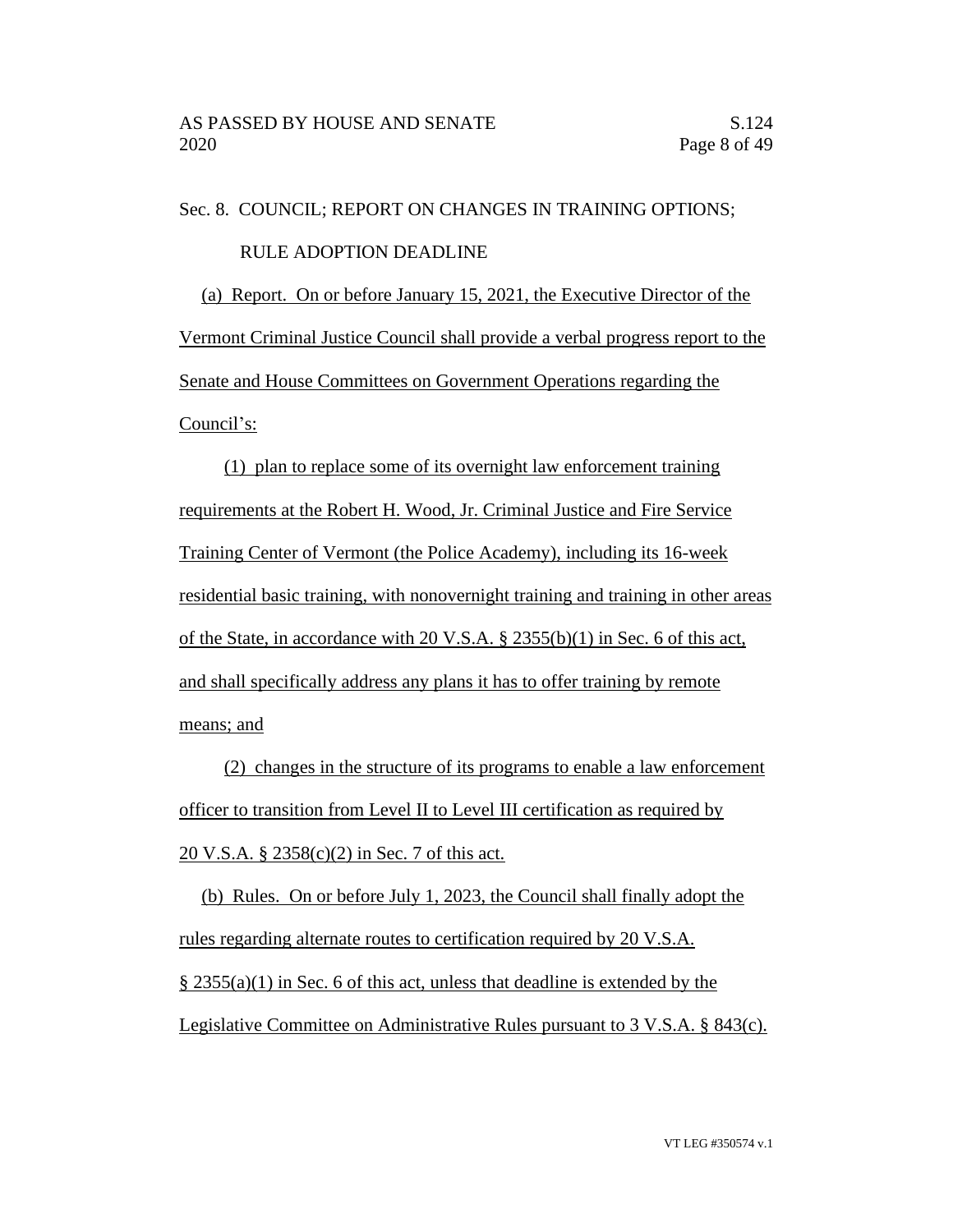Sec. 8a. COUNCIL; REPORT ON RESOURCES NEEDED TO OPERATE

On or before January 15, 2021, the Executive Director of the Vermont Criminal Justice Council shall report to the House and Senate Committees on Appropriations and on Government Operations specifying the resources the Council needs to fully operate as set forth in law, including the resources it needs to implement the provisions of this act. The Executive Director shall specifically detail in this report any additional appropriations or positions it needs to fully operate and provide a narrative to explain the basis for those needs.

Sec. 9. 20 V.S.A. § 2359 is added to read:

#### § 2359. COUNCIL SERVICES CONTINGENT ON AGENCY

# **COMPLIANCE**

(a) On and after January 1, 2022, a law enforcement agency shall be prohibited from having its law enforcement applicants or officers trained by the Police Academy or from otherwise using the services of the Council if the agency is not in compliance with the requirements for collecting roadside stop data under section 2366 of this chapter, the requirement to report to the Office of Attorney General death or serious bodily injuries under 18 V.S.A. § 7257a(b), or the requirement to adopt, follow, or enforce any policy required under this chapter.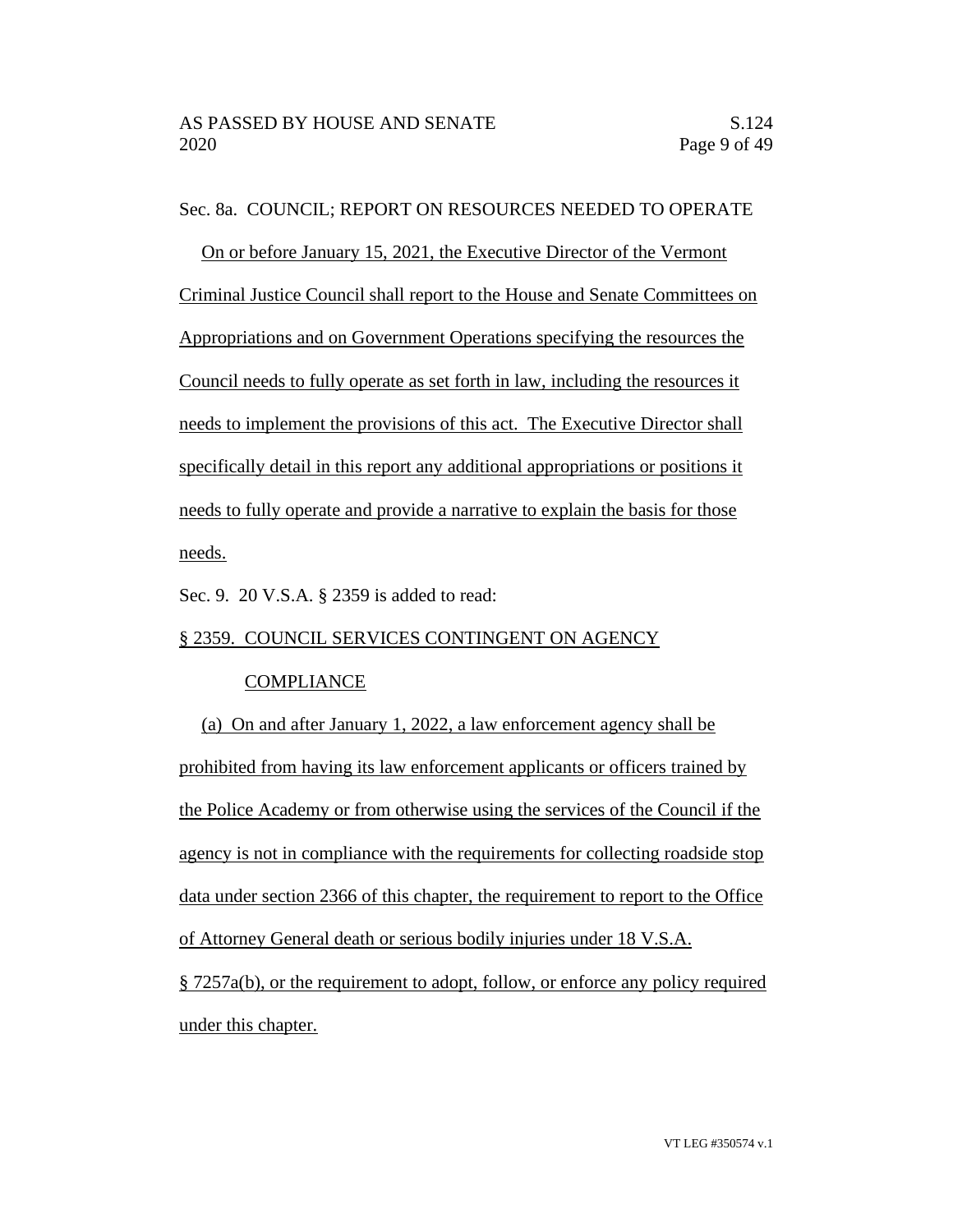(b) The Council shall adopt procedures to enforce the requirements of this section, which may allow for waivers for agencies under a plan to obtain compliance with this section.

Sec. 10. 20 V.S.A. § 2361 is amended to read:

#### § 2361. ADDITIONAL TRAINING

(a) Nothing in this chapter prohibits any State law enforcement agency,

department, or office or any municipality or county of the State from providing additional training beyond basic training to its personnel where no certification is requested of or required by the Council or its Executive Director.

(b) The head of a State agency, department, or office, a municipality's chief

of police, or a sheriff executive officer of a law enforcement agency may seek certification from the Council for any in-service training he  $\Theta$ , she, or his or her designee may provide to his or her employees law enforcement officers of his or her agency or of another agency, or both.

Sec. 11. 20 V.S.A. § 2362a is amended to read:

§ 2362a. POTENTIAL HIRING AGENCY; DUTY TO CONTACT

#### CURRENT OR FORMER AGENCY

 $(a)(1)$  Prior to hiring a law enforcement officer who is no longer employed at his or her last law enforcement agency, the executive officer of a potential hiring law enforcement agency shall: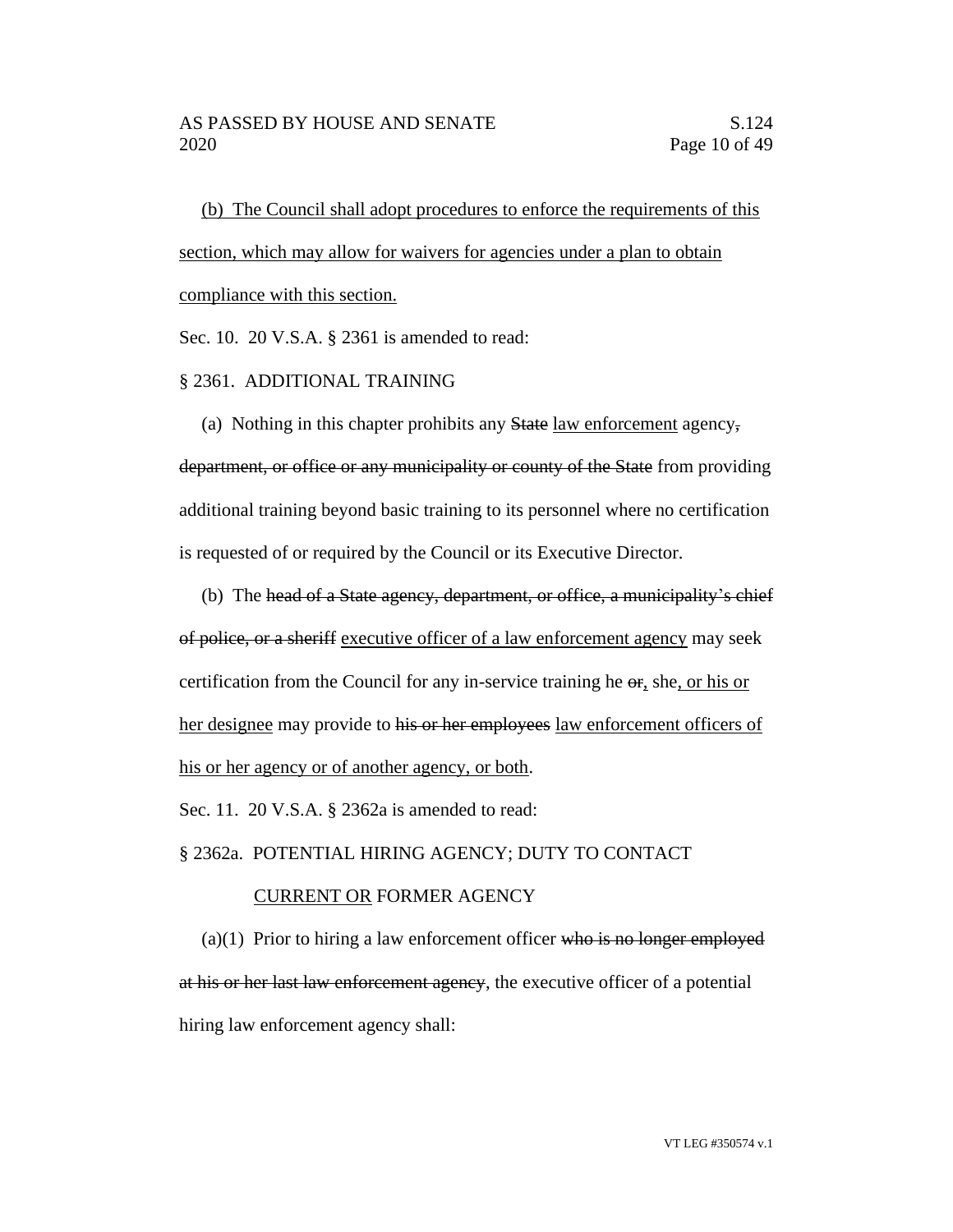(A) require that officer to execute a written waiver that explicitly authorizes the officer's:

(i) current law enforcement agency employer to disclose its analysis of the officer's performance at that agency, if the officer is still employed at that agency; or

(ii) last law enforcement agency employer to disclose the reason that officer is no longer employed by that agency, if the officer is not currently employed at an agency; and

(B) contact that former agency to determine that reason obtain that disclosure and provide to that agency a copy of that written waiver.

(2) An officer who refuses to execute the written waiver shall not be hired by the potential hiring agency.

 $(b)(1)(A)$  If that current or former agency is a law enforcement agency in this State, the executive officer of that current or former agency or designee shall disclose to the potential hiring agency in writing its analysis of the officer's performance at that agency or the reason the officer is no longer employed by the former agency, as applicable.

(B) The executive officer or designee shall send a copy of the disclosure to the officer at the same time he or she sends it to the potential hiring agency.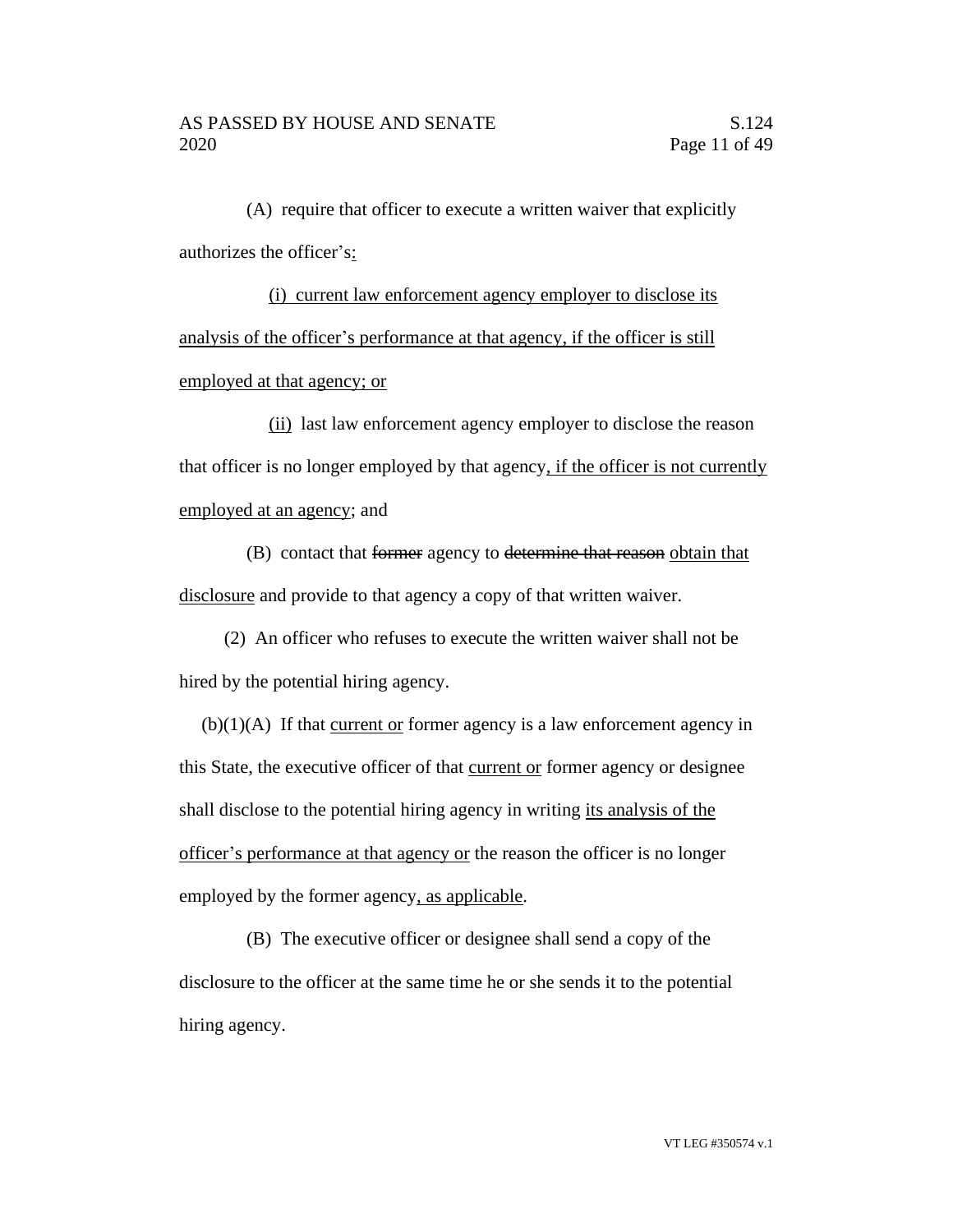(2) Such a current or former agency shall be immune from liability for its disclosure described in subdivision (1) of this subsection, unless such disclosure would constitute intentional misrepresentation or gross negligence.

(c) A potential hiring agency that receives a disclosure under subsection (b) of this section shall keep the contents of that disclosure confidential.

(d) A collective bargaining agreement between a law enforcement agency and the exclusive representative or bargaining agent of the law enforcement officers employed by that agency shall not include a prohibition on the exchange of information between the employing agency and another agency about an officer's performance at the employing agency.

Sec. 12. LAW ENFORCEMENT AGENCY; DUTY TO DISCLOSE

(a) The requirement of a current law enforcement agency to disclose its analysis of its law enforcement officer's performance at the agency as set forth in 20 V.S.A. § 2362a(a) and (b) in Sec. 11 of this act shall not apply if there is a binding nondisclosure agreement prohibiting that disclosure that was executed prior to the effective date of that section.

(b) The provisions in Sec. 11, in 20 V.S.A. § 2362a(d), that prohibit a collective bargaining agreement from including a prohibition on the exchange of information between law enforcement agencies about the performance of a law enforcement officer shall not apply to any collective bargaining agreement that took effect prior to the effective date of that section, but shall apply upon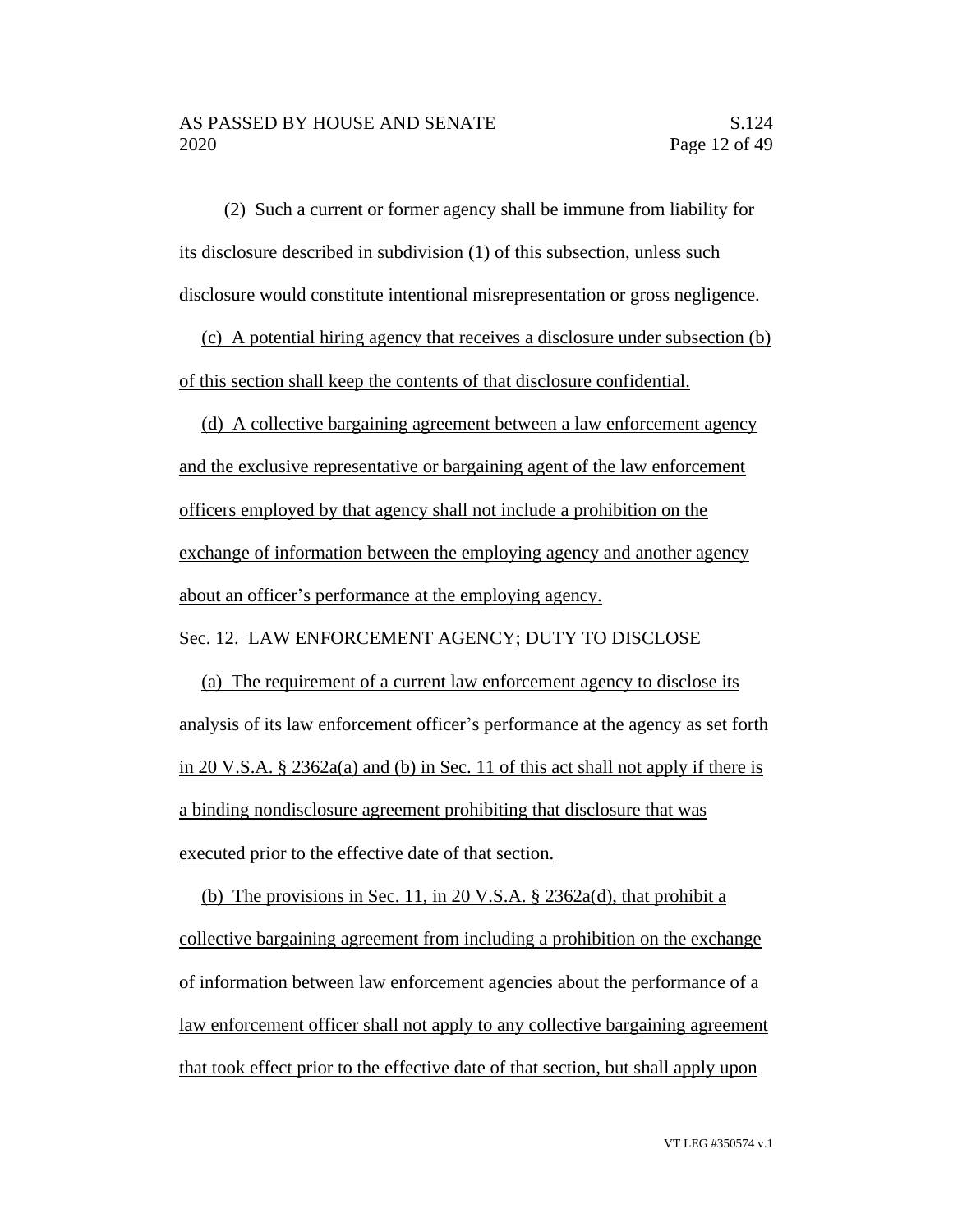the expiration or termination of such an agreement and shall apply to any collective bargaining agreement that takes effect on or after the effective date of that section.

Sec. 13. 20 V.S.A. § 2368 is added to read:

# § 2368. STATEWIDE POLICY; REQUIRED USE OF BODY CAMERA POLICY

(a)(1) On and after January 1, 2022, each law enforcement agency that authorizes its law enforcement officers to use body cameras shall adopt, follow, and enforce a model body camera policy established by the Council, and each law enforcement officer who uses a body camera shall comply with the provisions of that policy.

(2) Until the date set forth in subdivision (1) of this subsection, each law enforcement agency that authorizes its law enforcement officers to use body cameras shall adopt, follow, and enforce the Model Body Worn Camera (BWC) Policy established by the Law Enforcement Advisory Board pursuant to 2016 Acts and Resolves No. 163, and each law enforcement officer who uses a body camera shall comply with the provisions of that policy.

(b) The Council shall incorporate the provisions of this section into training it provides.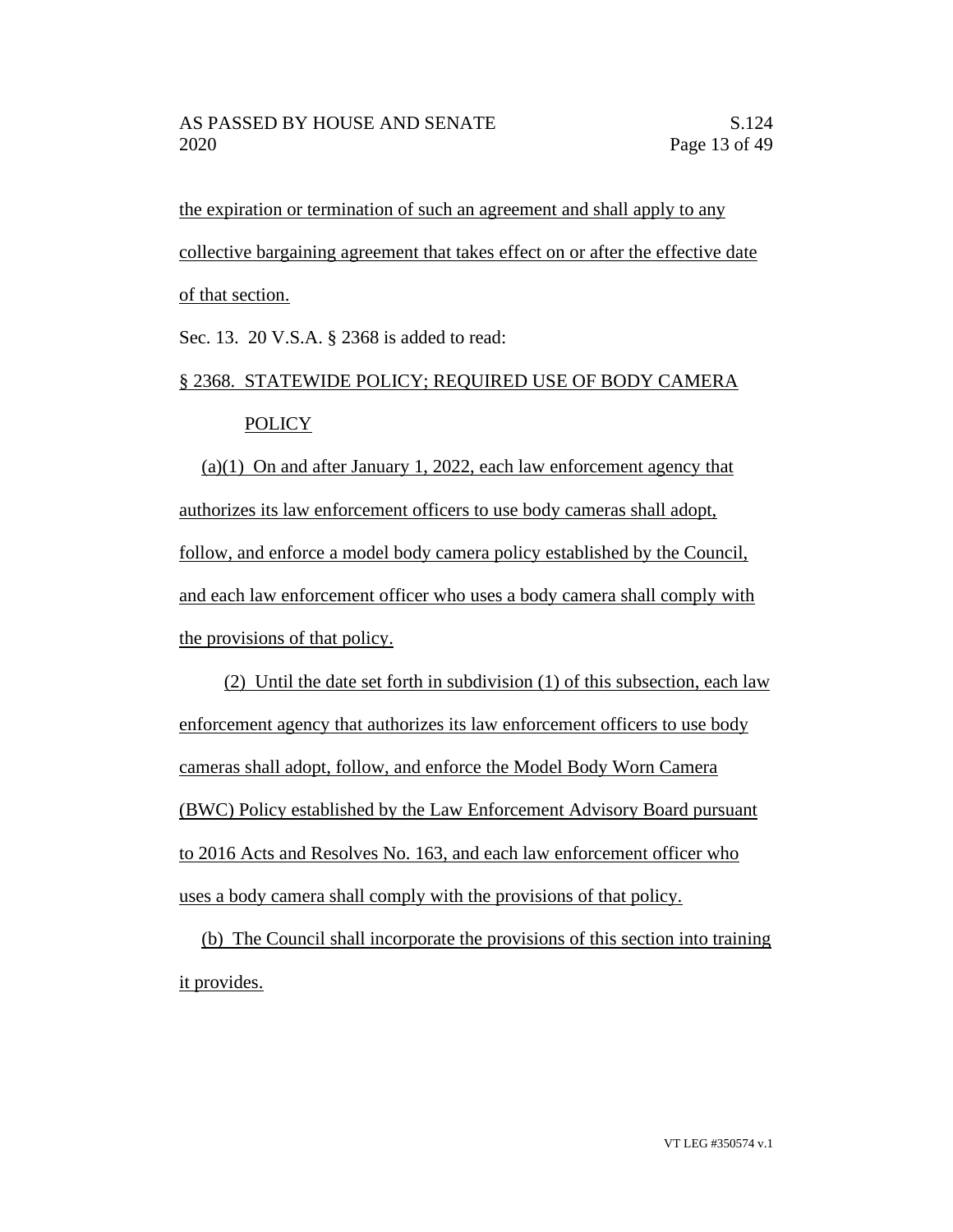# Sec. 14. MORATORIUM ON FACIAL RECOGNITION TECHNOLOGY

(a) Until the use of facial recognition technology by law enforcement officers is authorized by an enactment of the General Assembly, a law enforcement officer shall not use facial recognition technology or information acquired through the use of facial recognition technology unless the use would be permitted with respect to drones under 20 V.S.A. § 4622 (law enforcement use of drones).

(b) As used in this section:

(1) "Facial recognition" means:

(A) the automated or semi-automated process that identifies or attempts to identify a person based on the characteristics of the person's face, including identification of known or unknown persons or groups; or

(B) the automated or semiautomated process by which the characteristics of a person's face are analyzed to determine the person's sentiment, state of mind, or other propensities, including the person's level of dangerousness.

(2) "Facial recognition technology" means any computer software or application that performs facial recognition.

(3) "Law enforcement officer" has the same meaning as in 20 V.S.A. § 2351a.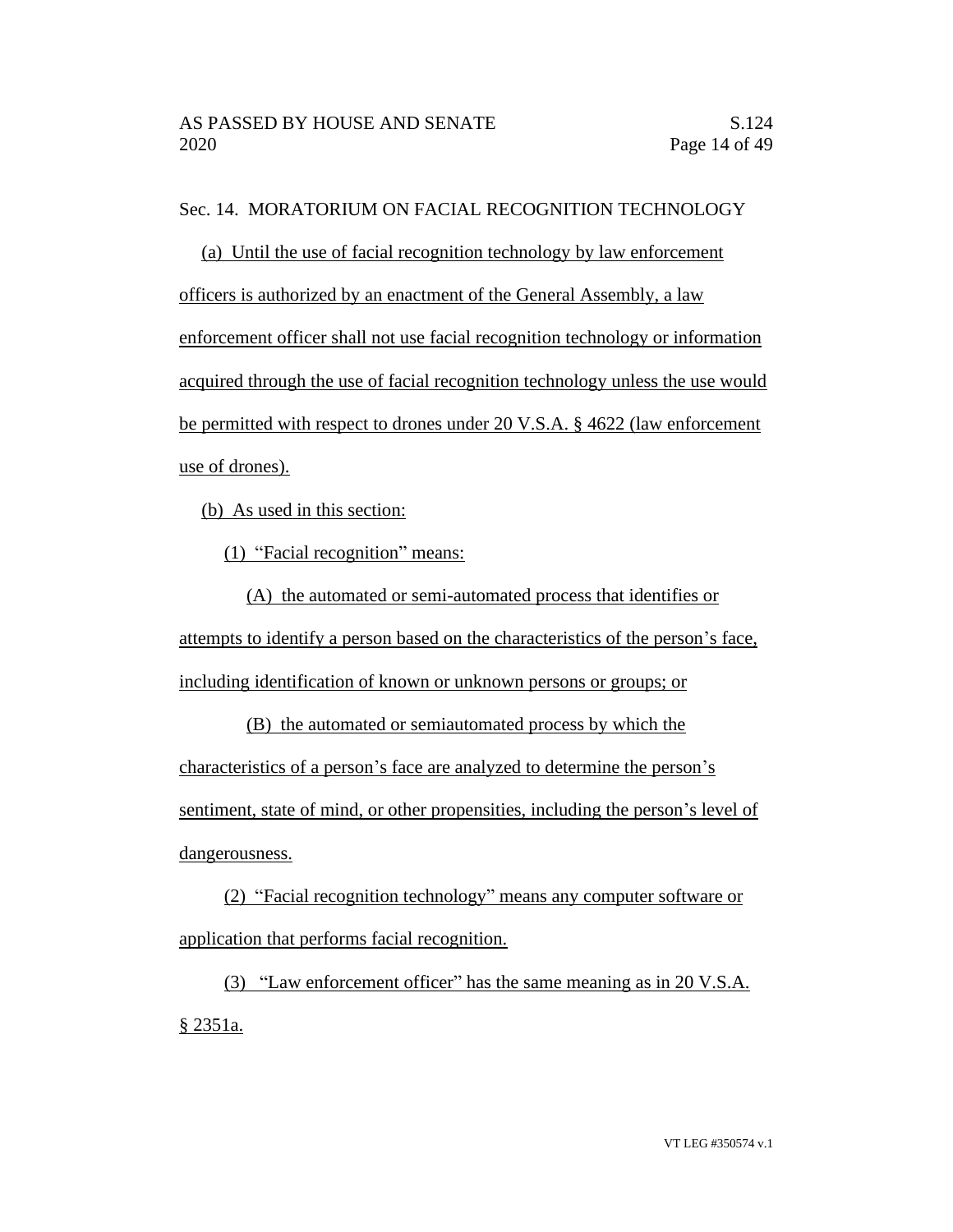Sec. 15. 20 V.S.A. chapter 151 (Vermont Criminal Justice Council),

subchapter 2 is amended to read:

Subchapter 2. Unprofessional Conduct

\* \* \*

#### § 2403. LAW ENFORCEMENT AGENCIES; DUTY TO REPORT

(a)(1) The executive officer of a law enforcement agency or the chair of the agency's civilian review board shall report to the Council within 10 business days if any of the following occur in regard to a law enforcement officer of the agency:

(A) Category (A).

(i) There is a finding of probable cause by a court that the officer committed Category A conduct.

(ii) There is any decision or findings of fact or verdict regarding allegations that the officer committed Category A conduct, including a judicial decision and any appeal therefrom.

(B) Category B.

(i) The agency receives a credible complaint against the officer that, if deemed credible by the executive officer of the agency as a result of a valid investigation, alleges that the officer committed Category B conduct.

(ii) The agency receives or issues any of the following: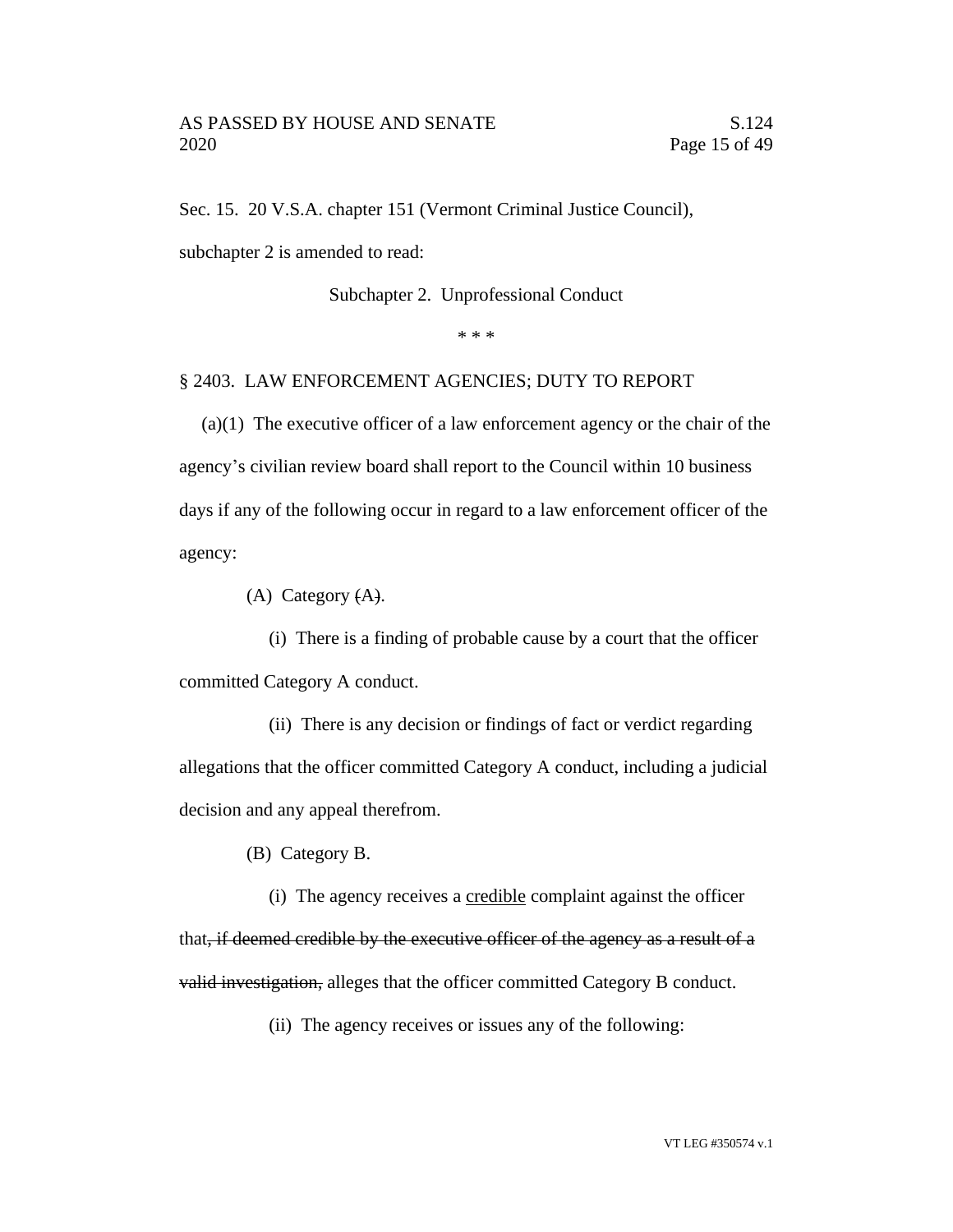(I) a report or findings of a valid investigation finding that the officer committed Category B conduct; or

(II) any decision or findings, including findings of fact or verdict, regarding allegations that the officer committed Category B conduct, including a hearing officer decision, arbitration, administrative decision, or judicial decision, and any appeal therefrom.

(C) Termination. The agency terminates the officer for Category A or Category B conduct.

(D) Resignation. The officer resigns from the agency while under investigation for unprofessional conduct.

(2) As part of his or her report, the executive officer of the agency or the chair of the civilian review board shall provide to the Council a copy of any relevant documents associated with the report, including any findings, decision, and the agency's investigative report.

(b) The Council shall provide a copy of any report and the relevant

documents provided with it to the Council Advisory Committee, which shall recommend any appropriate action to take in regard to a law enforcement officer who is the subject of that report.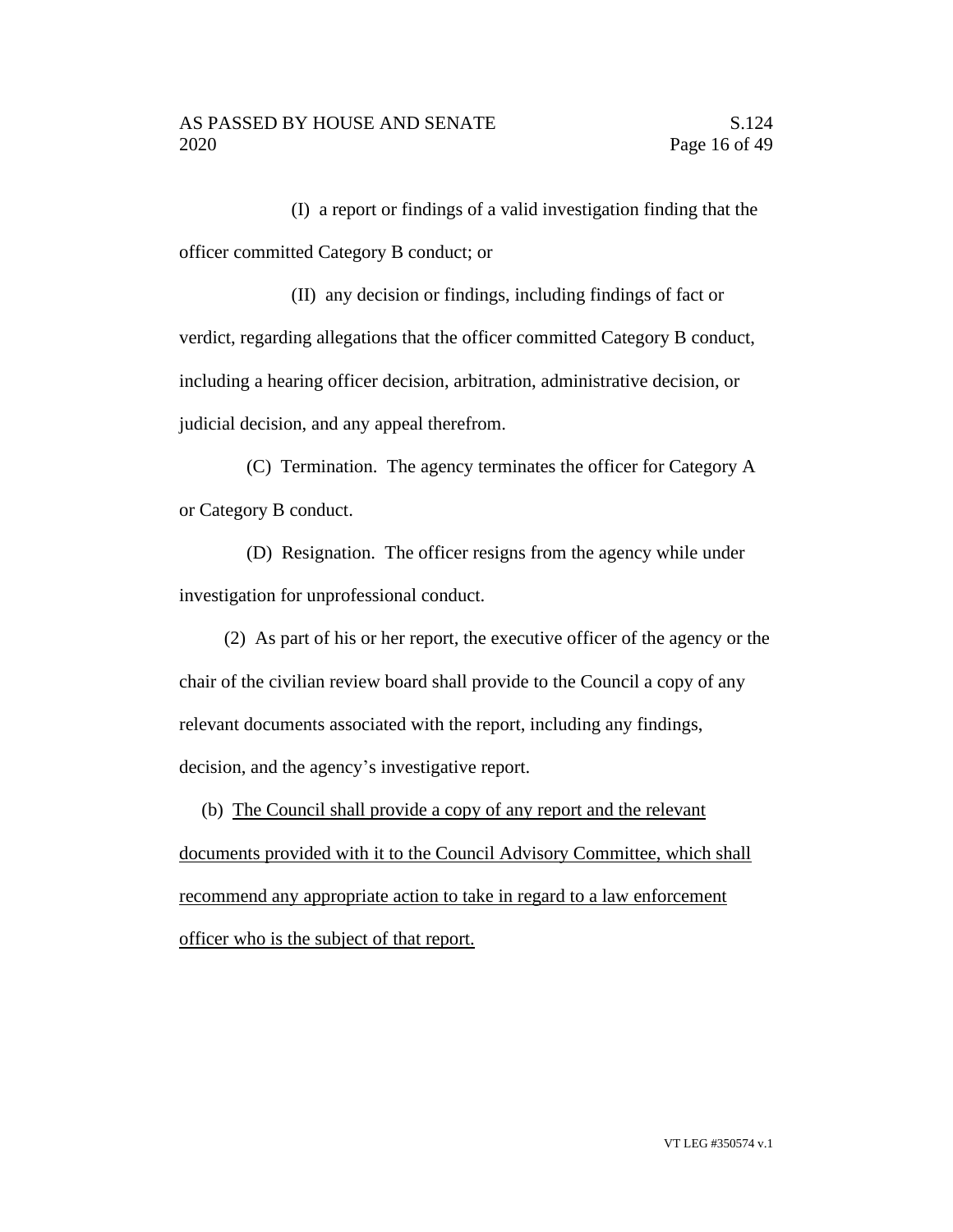#### AS PASSED BY HOUSE AND SENATE S.124 2020 Page 17 of 49

(c) The Executive Director of the Council shall report to the Attorney General and the State's Attorney of jurisdiction any allegations that an officer committed Category A conduct.

\* \* \*

# Sec. 16. LAW ENFORCEMENT RECOMMENDATIONS

In order to further the goal of defining law enforcement officers as community guardians, the following entities shall report to the Senate and House Committees on Government Operations on or before January 15, 2021 on their progress in regard to the following topics, including any recommendations for legislative action, except that the Criminal Justice Council (Council) shall submit a verbal progress report to those Committees by that date and any recommendations for legislative action on or before March 15, 2021:

(1) Law enforcement officer qualifications.

(A) The Law Enforcement Advisory Board shall recommend universal standards for interviewing and hiring new law enforcement officers in order to recognize applicant qualities that are desirable and those that are not. The Board shall specifically recommend standards that should apply to officers in a supervisory role.

(B) The Council shall consult with the Human Rights Commission, the American Civil Liberties Union, statewide racial justice groups, statewide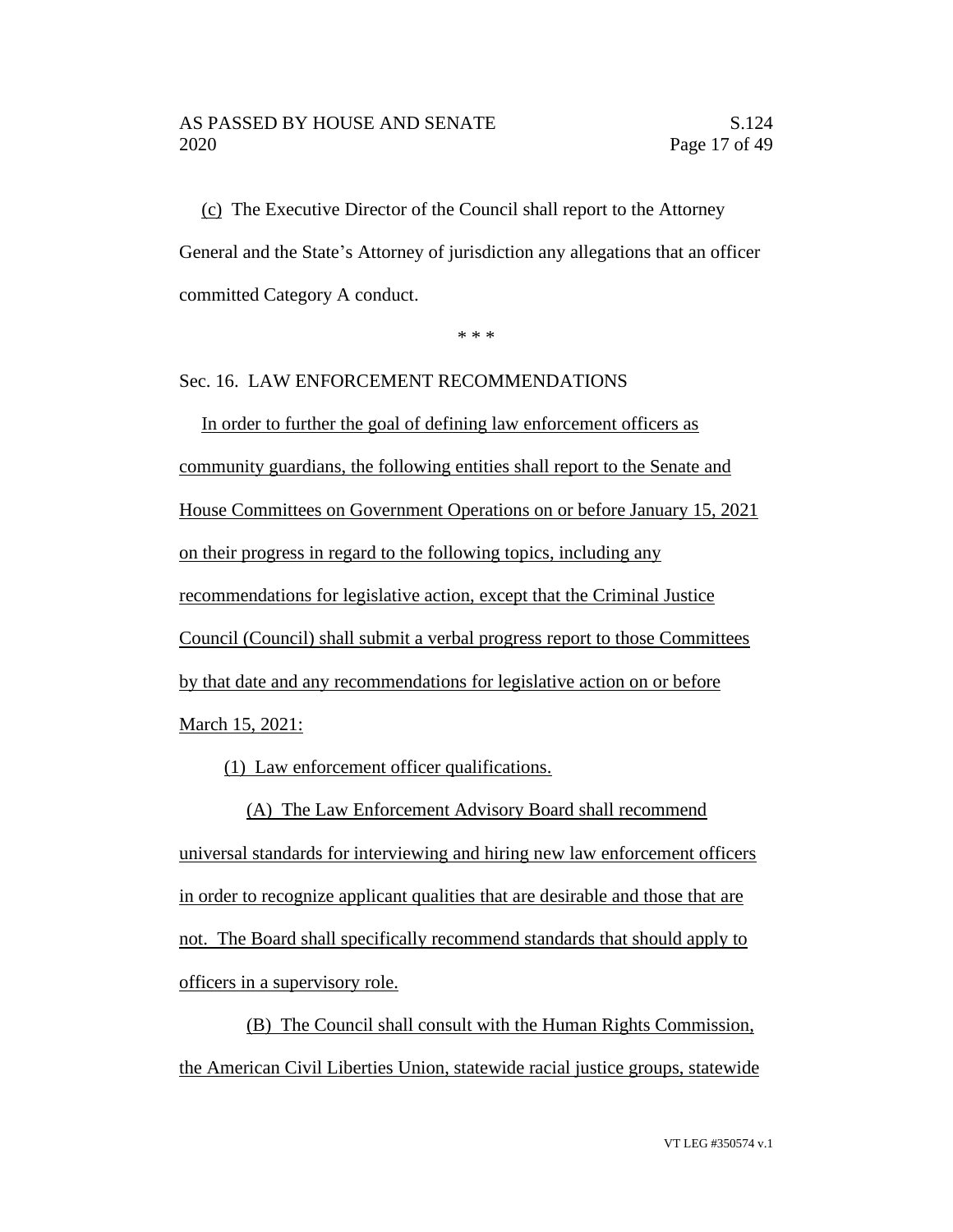groups representing individuals with lived experience of a mental health condition or psychiatric disability, and other relevant organizations and individuals in reviewing law enforcement applicants' current written, oral, and psychological examinations for cultural sensitivities and overall appropriateness.

(2) Law enforcement officer training.

(A) The Council, in consultation with the Racial Disparities in the Criminal and Juvenile Justice System Advisory Panel, the Human Rights Commission, the American Civil Liberties Union, statewide racial justice groups, statewide groups representing individuals with lived experience of a mental health condition or psychiatric disability, and other relevant stakeholders, shall review the current requirements for basic and annual inservice training in order to determine whether appropriate training is provided in the areas of cultural awareness, implicit bias, de-escalation, and recognition of and appropriately responding to individuals with a mental health condition or psychiatric disability, and whether that training is embedded into training on other policing policies such as traffic stops and searches.

(B) In consideration of its analysis in subdivision (A) of this subdivision (2), and in reviewing current training requirements and how that training is used in practice, the Council shall recommend any amendments to statutorily required training that may not be necessary for all officers.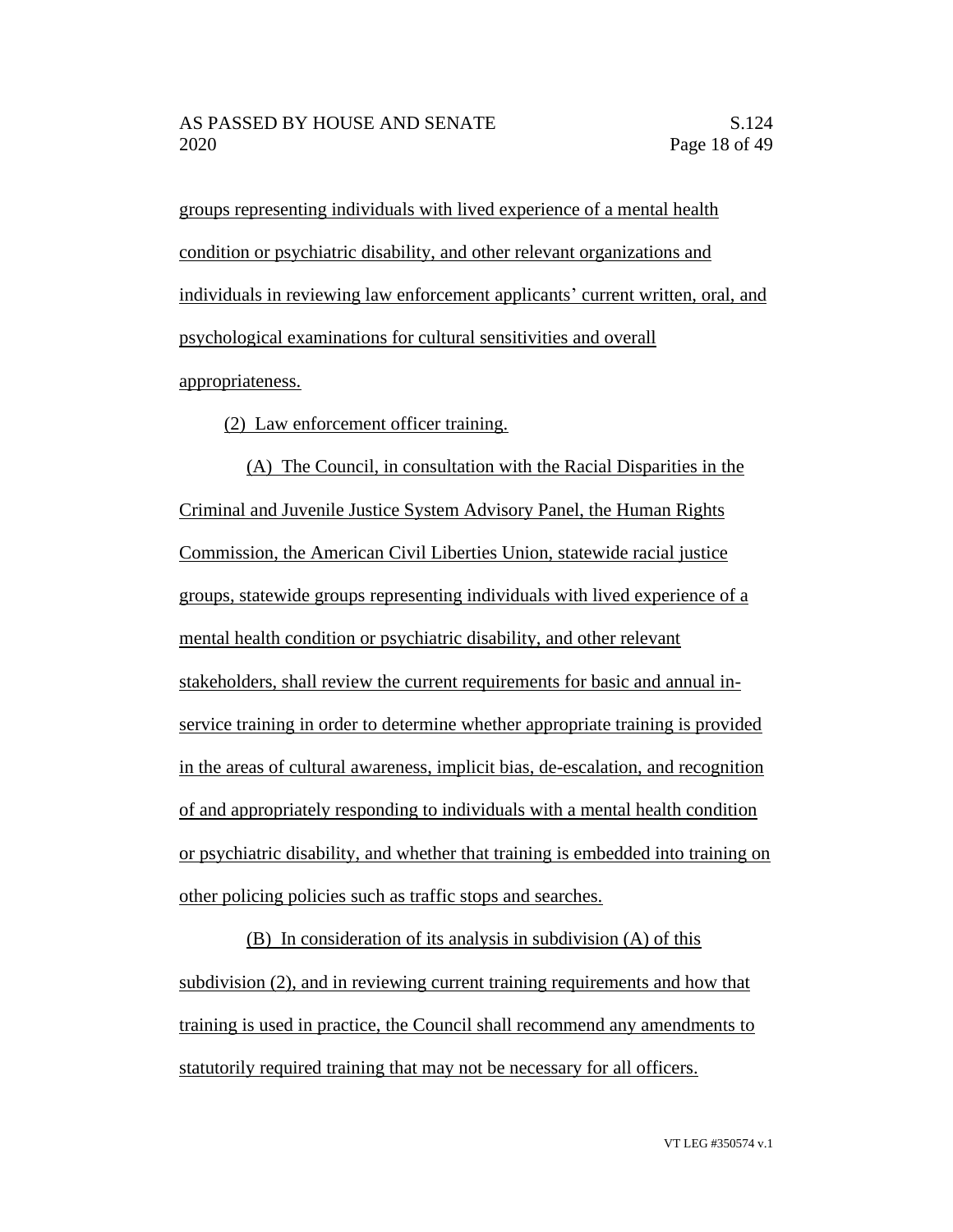(C) The Council, Law Enforcement Advisory Board, and Department of Public Safety shall consult with the Vermont League of Cities and Towns and other interested stakeholders to determine whether:

(i) the Council should be reestablished within a State agency or other oversight entity; and

(ii) there should be more flexibility in the residential and field training required of law enforcement applicants, including whether applicants should be able to satisfy some aspects of basic training through experiential learning.

(3) Models of civilian oversight. The Office of Attorney General shall consult with the Council, the Human Rights Commission, the Vermont League of Cities and Towns, the Vermont Law School Center for Justice Reform, statewide racial justice groups, statewide groups representing individuals with lived experience of a mental health condition or psychiatric disability, and other interested parties to recommend one or more models of civilian oversight of law enforcement.

(4) Reporting allegations of law enforcement misconduct. The Office of Attorney General shall consult with the Council, the Human Rights Commission, the American Civil Liberties Union, statewide racial justice groups, statewide groups representing individuals with lived experience of a mental health condition or psychiatric disability, and other interested parties in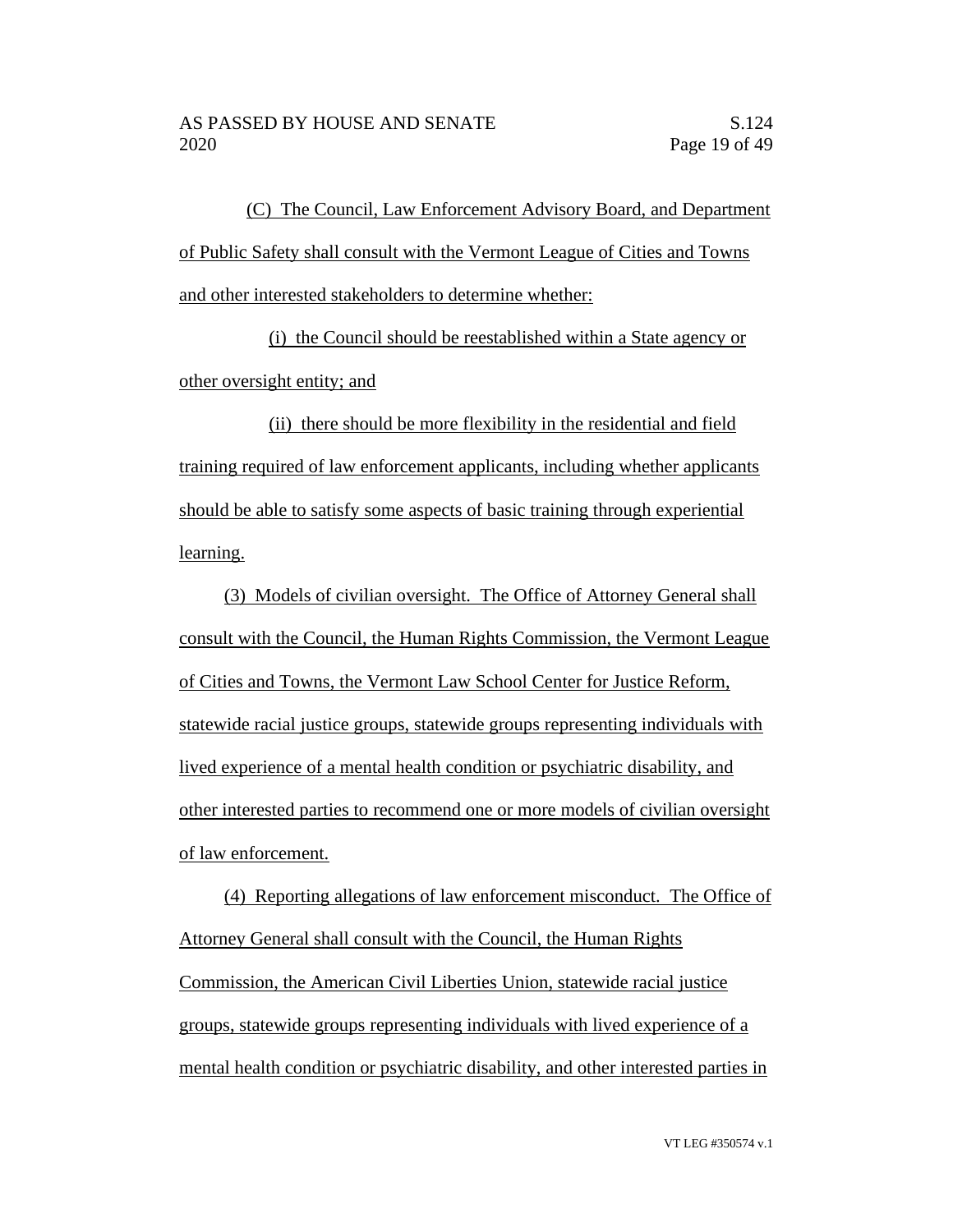order to identify a central point for reporting allegations of law enforcement officer misconduct, which may be the Council or another entity, and how those allegations should be handled.

(5) Access to complaint information. The Council Advisory Committee shall consult with the Secretary of State, the Human Rights Commission, the American Civil Liberties Union, and other interested parties in reviewing public access to records related to allegations of law enforcement officer misconduct and substantiations of those allegations in order to recommend any changes to current practice.

(6) Body cameras.

(A) The Law Enforcement Advisory Board shall report any changes it deems necessary to the Model Body Worn Camera (BWC) Policy that it established pursuant to 2016 Acts and Resolves No. 163.

(B)(i) The Council shall recommend a model body camera policy for use by law enforcement agencies and officers.

(ii) After consulting with the Secretary of State, the Human Rights Commission, the American Civil Liberties Union, statewide racial justice groups, statewide groups representing individuals with lived experience of a mental health condition or psychiatric disability, and other interested parties, the Council shall specifically recommend policies for responding to public records requests for body camera footage, including any recommended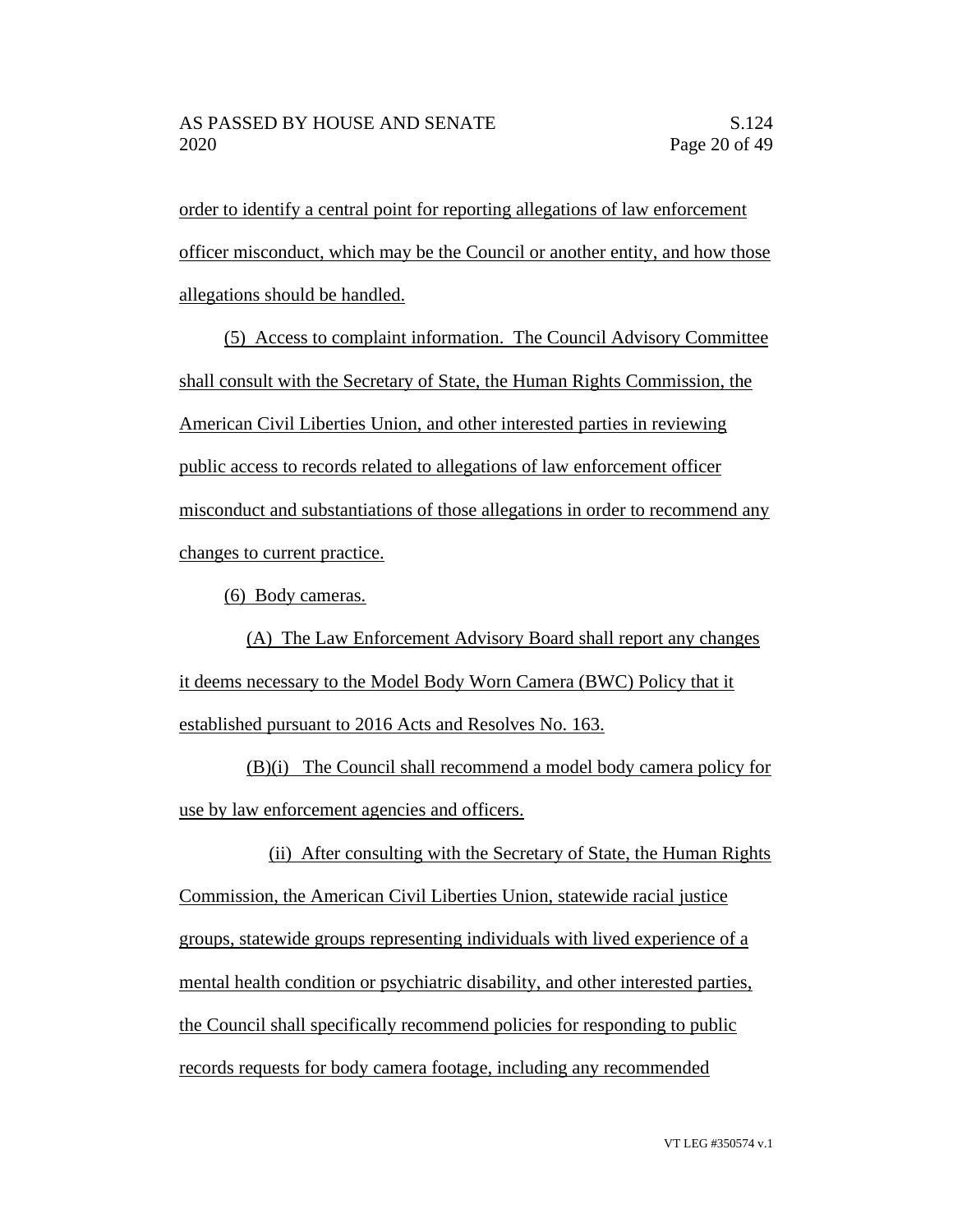timelines to respond, how and what footage should be redacted, length of footage retention, and storage.

(C) The Department of Public Safety shall consult with the Council and the Law Enforcement Advisory Board to investigate the possibility of a statewide group purchasing contract for law enforcement body cameras and of central storage locations. If the Department recommends such a group, it shall detail its recommended structure and operation.

(7) Military equipment. After an opportunity for community involvement and feedback, the Council shall recommend a statewide policy on law enforcement officers' acquisition of military equipment.

(8) Facial recognition technology. After analyzing any law enforcement needs to use facial recognition technology, analyzing any potential inaccuracies or other limitations in the capacities of that technology, including implicit biases, and an opportunity for community involvement and feedback, the Council shall recommend a statewide policy on law enforcement officers' acquisition and use of facial recognition technology, in light of the moratorium set forth in Sec. 14 of this act. If the Council will recommend the authority for officers to acquire and use facial recognition technology, the Council shall recommend a plan to mitigate any implicit bias that results from the use of that technology.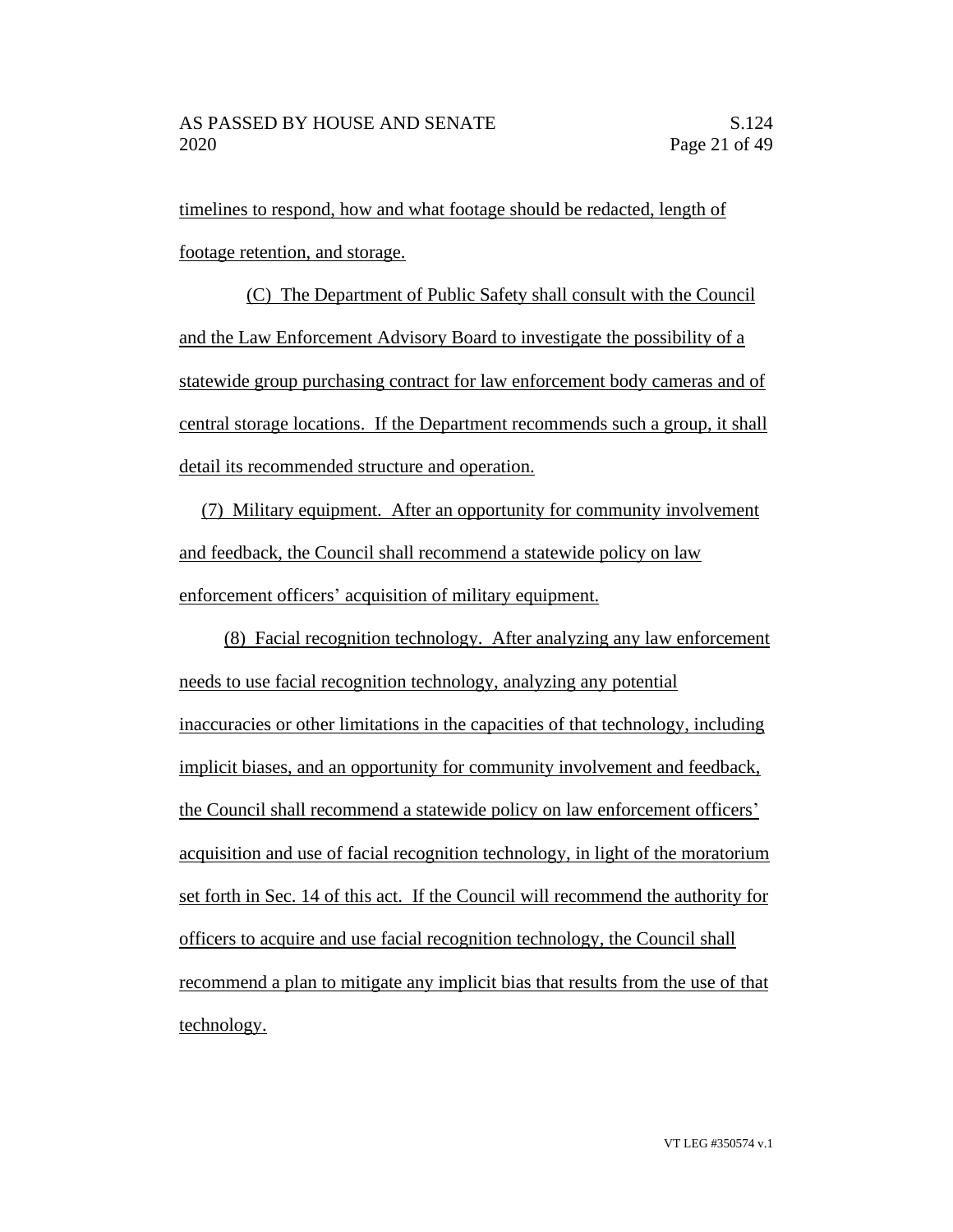\* \* \* State Data Collection and Analysis \* \* \*

Sec. 17. STATE OUTCOMES REPORT; GOVERNMENT ACCOUNTABILITY COMMITTEE; POPULATION-LEVEL INDICATORS DEMONSTRATING QUALITY OF LIFE FOR VERMONTERS WHO ARE BLACK, INDIGENOUS, OR PEOPLE OF COLOR

(a) On or before March 1, 2021, the Government Accountability

Committee shall consult with the Executive Director of Racial Equity, the Social Equity Caucus, and the Chief Performance Officer and shall accept recommendations from other relevant entities in order to approve by that date population-level indicators that demonstrate the quality of life for Vermonters who are Black, Indigenous, or People of Color as those indicators relate to the population-level quality of life outcomes set forth in 3 V.S.A. § 2311(b).

(b) Once those indicators are approved by the Government Accountability Committee, the Chief Performance Officer shall report on those indicators in the State Outcomes Report set forth in 3 V.S.A. § 2311.

Sec. 18. 3 V.S.A. § 2311 is amended to read:

§ 2311. CHIEF PERFORMANCE OFFICER; ANNUAL STATE

# OUTCOMES REPORT

(a) Report.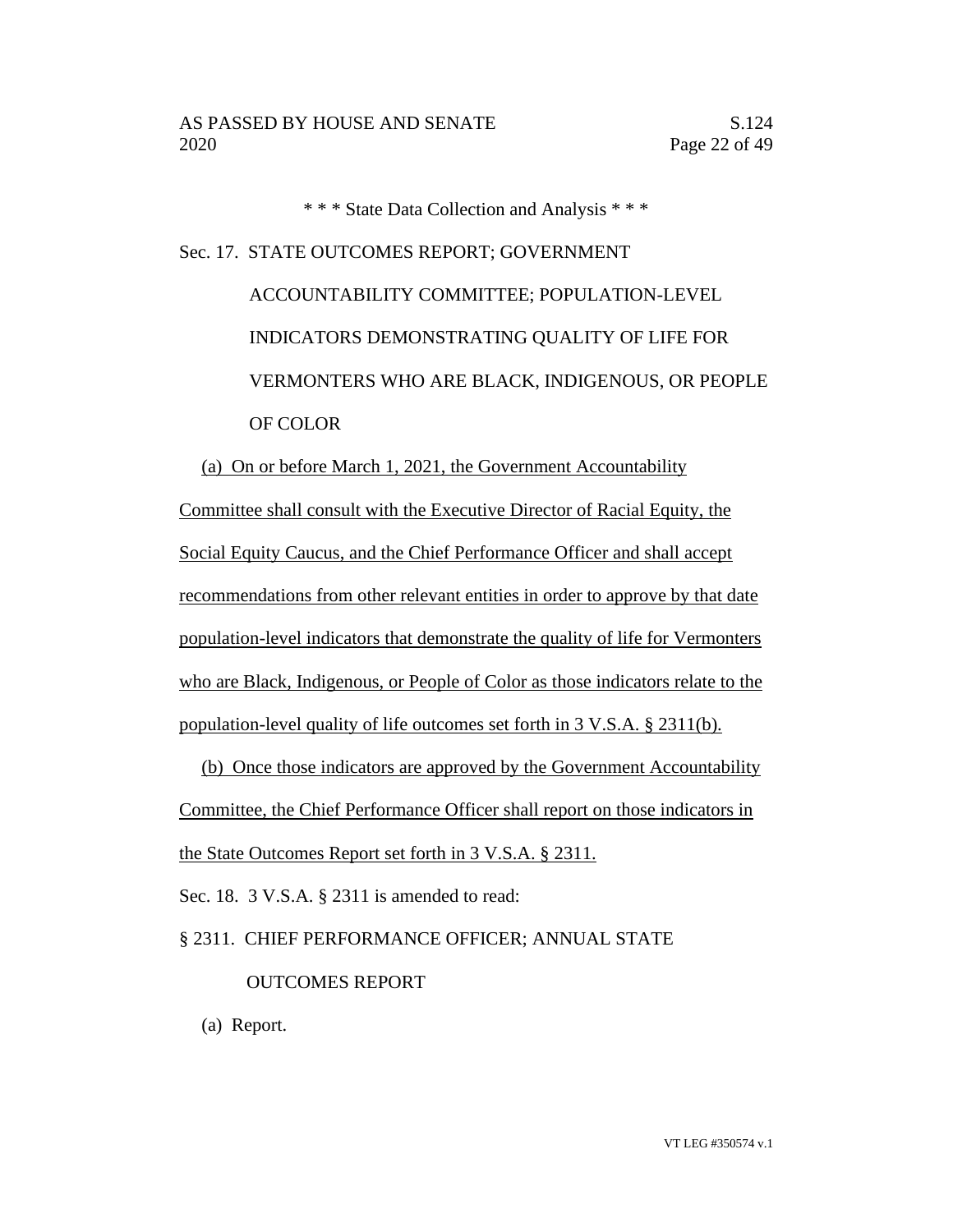(1) Annually, on or before September 30, the Chief Performance Officer within the Agency of Administration shall submit to the General Assembly a State Outcomes Report demonstrating the State's progress in reaching the population-level outcomes for each area of Vermont's quality of life set forth in subsection (b) of this section by providing data for the population-level indicators that are approved pursuant to the process set forth in subsection (c) of this section.

(2) Vermont's population-level quality of life outcomes are intended to reflect the well-being of all Vermonters, and indicators reported to measure the extent to which outcomes are achieved are intended to represent the experience of all Vermonters, including and especially Vermonters who are members of marginalized groups.

(b) Vermont population-level quality of life outcomes.

- (1) Vermont has a prosperous economy.
- (2) Vermonters are healthy.
- (3) Vermont's environment is clean and sustainable.
- (4) Vermont is a safe place to live.
- (5) Vermont's families are safe, nurturing, stable, and supported.
- (6) Vermont's children and young people achieve their potential.
- (7) Vermont's elders live with dignity and in settings they prefer.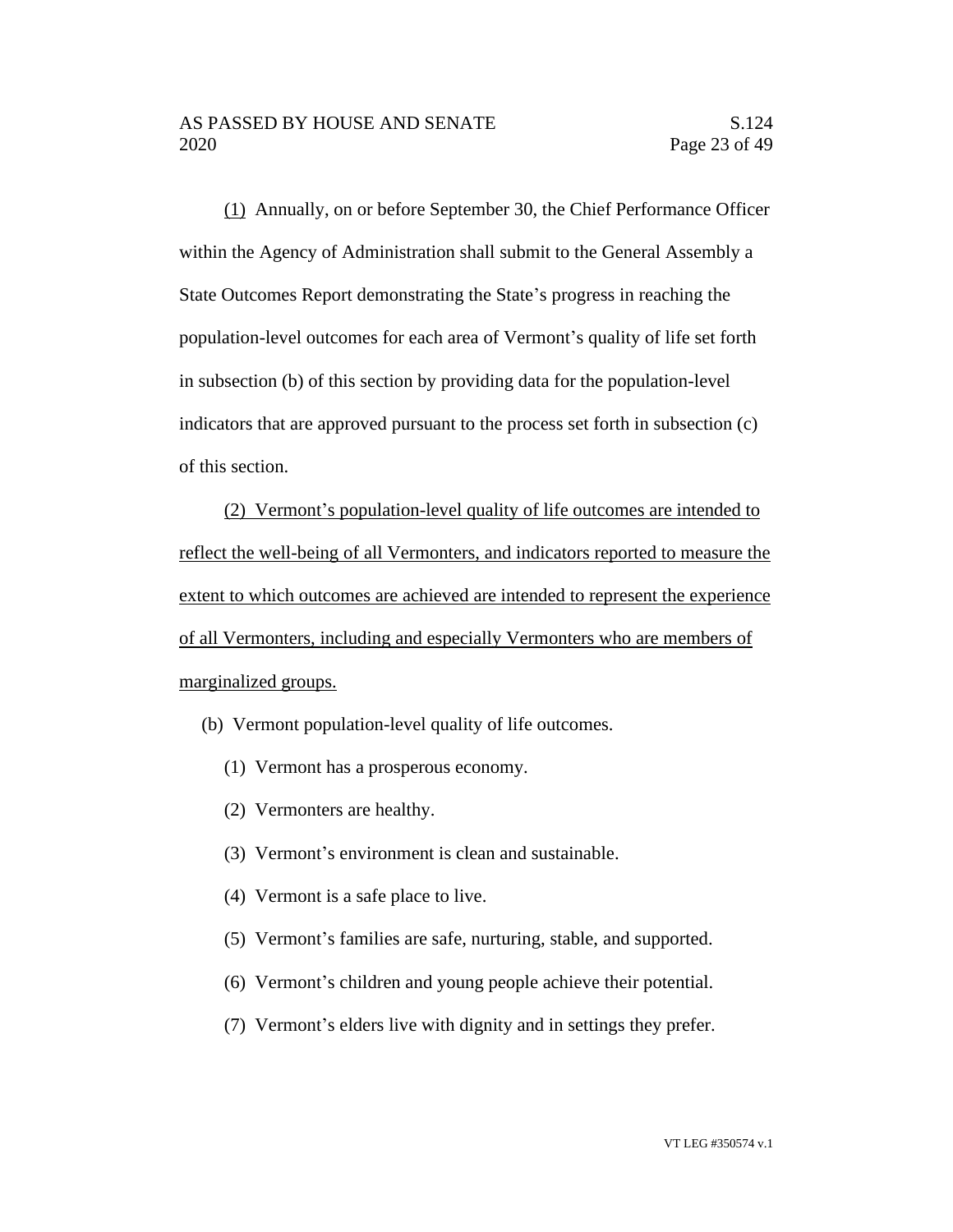(8) Vermonters with disabilities live with dignity and in settings they prefer.

(9) Vermont has open, effective, and inclusive government.

(10) Vermont's State infrastructure meets the needs of Vermonters, the economy, and the environment.

(c) Approving population-level indicators.

(1) Annually, on or before March 1, a standing committee of the General Assembly having jurisdiction over a population-level quality of life outcome set forth in subsection (b) of this section or the Chief Performance Officer may submit to the Government Accountability Committee a request that any population-level indicator related to that outcome be revised.

(2) If that request is approved by the Government Accountability Committee, the Chief Performance Officer shall revise and report on the population-level indicator in accordance with that approval and this section.

(d) The report set forth in this section shall not be subject to the limitation on the duration of agency reports set forth in 2 V.S.A. § 20(d).

Sec. 19. 3 V.S.A. § 2222 is amended to read:

#### § 2222. POWERS AND DUTIES; BUDGET AND REPORT

\* \* \*

(k) The Secretary of Administration or designee shall review all grants from an agency of the State to a local law enforcement agency or constable,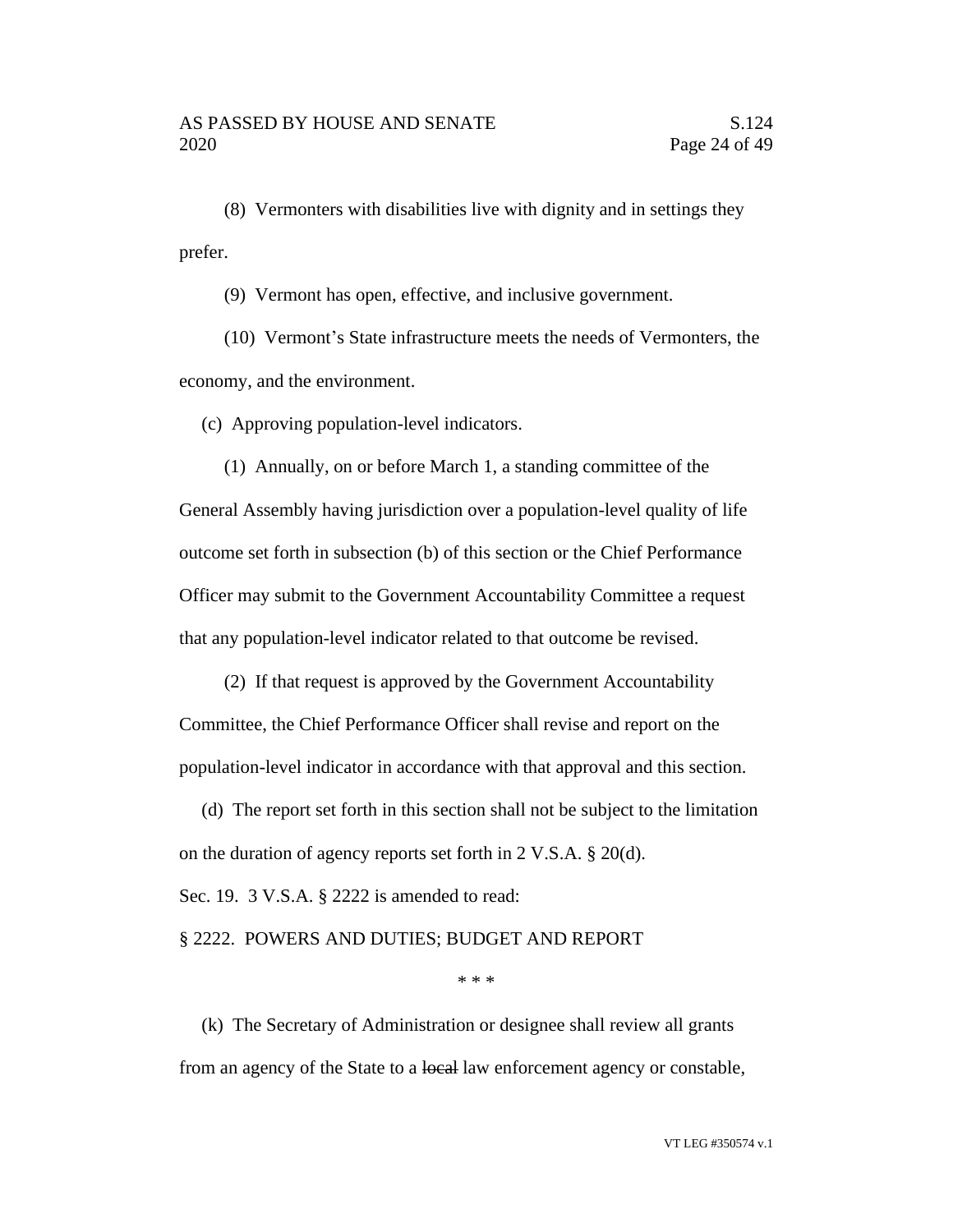and all such grants shall be subject to the approval of the Secretary or designee. The Secretary or designee shall approve the grant only if the law enforcement agency or constable has complied with the race data reporting requirements set forth in 20 V.S.A. § 2366(e) and the death or serious bodily injury reporting requirements set forth in 18 V.S.A. § 7257a(b) within six months prior to the Secretary's or designee's review.

Sec. 20. 20 V.S.A. § 2053 is amended to read:

#### § 2053. COOPERATION WITH OTHER AGENCIES

(a) The center Center shall cooperate with other state State departments and agencies, municipal police departments, sheriffs, and other law enforcement officers in this state State and with federal and international law enforcement agencies to develop and carry on a uniform and complete state State, interstate, national, and international system of records of criminal activities commission of crimes and information.

 $(b)(1)$  All state State departments and agencies, municipal police departments, sheriffs, and other law enforcement officers shall cooperate with and assist the center Center in the establishment of a complete and uniform system of records relating to the commission of crimes, arrests, convictions, imprisonment, probation, parole, fingerprints, photographs, stolen property, and other matters relating to the identification and records of persons who have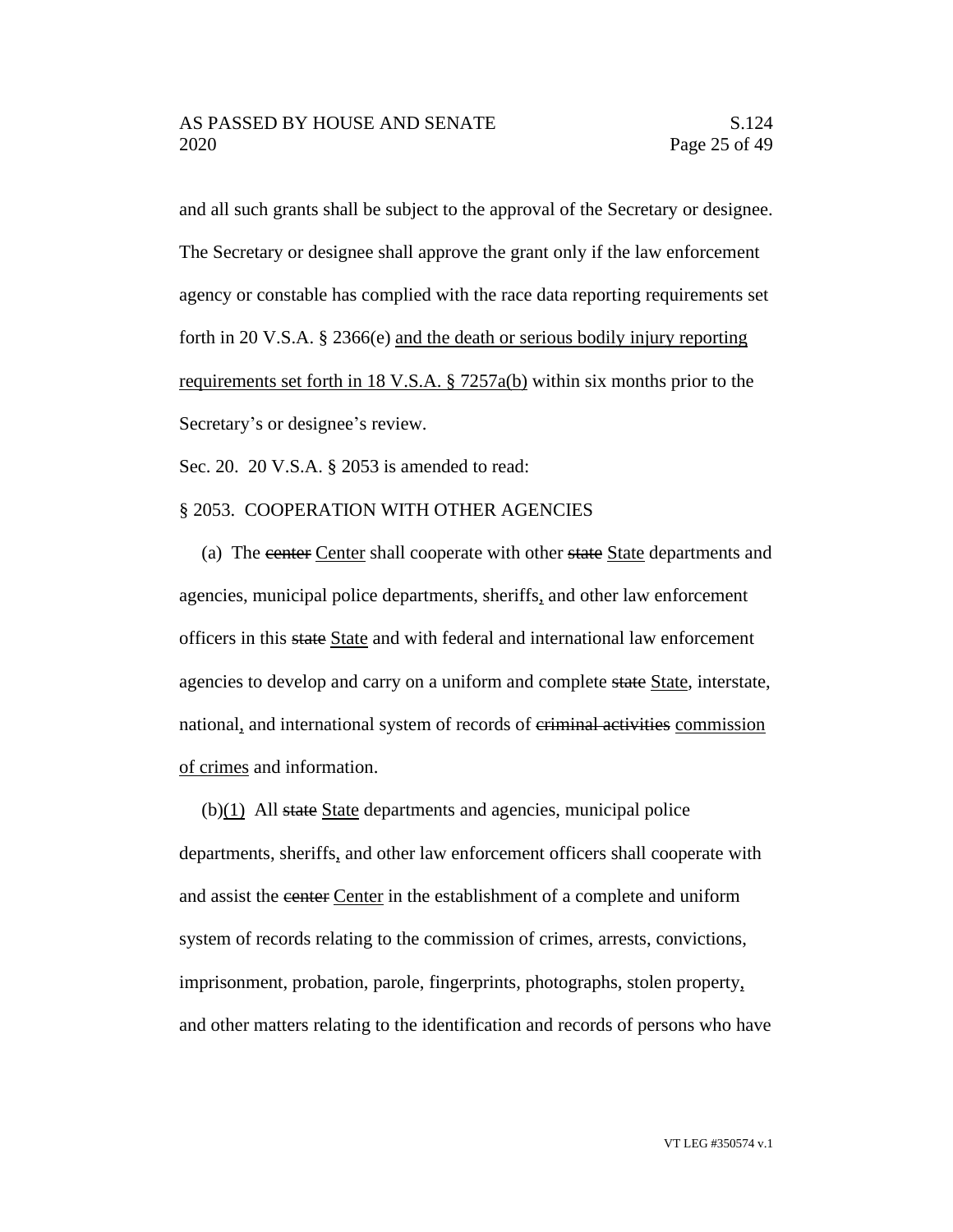or who are alleged to have committed a crime, or who are missing persons, or who are fugitives from justice.

(2) In order to meet the requirements of subdivision (1) of this subsection, the Center, in consultation with the Vermont Crime Research Group, statewide racial justice groups, and statewide groups representing individuals with lived experience of a mental health condition or psychiatric disability, shall establish and provide training on a uniform list of definitions to be used in entering data into a law enforcement agency's system of records, and every law enforcement officer shall use those definitions when entering data into his or her agency's system.

\* \* \* Law Enforcement Advisory Board \* \* \*

Sec. 21. LEAB; REPEAL FOR RECODIFICATION

24 V.S.A. § 1939 (Law Enforcement Advisory Board) is repealed. Sec. 22. 20 V.S.A. § 1818 is added to read:

§ 1818. LAW ENFORCEMENT ADVISORY BOARD

(a) The Law Enforcement Advisory Board is created within the Department of Public Safety to advise the Commissioner of Public Safety, the Governor, and the General Assembly on issues involving the cooperation and coordination of all agencies that exercise law enforcement responsibilities. The Board shall review any matter that affects more than one law enforcement agency. The Board shall comprise the following members: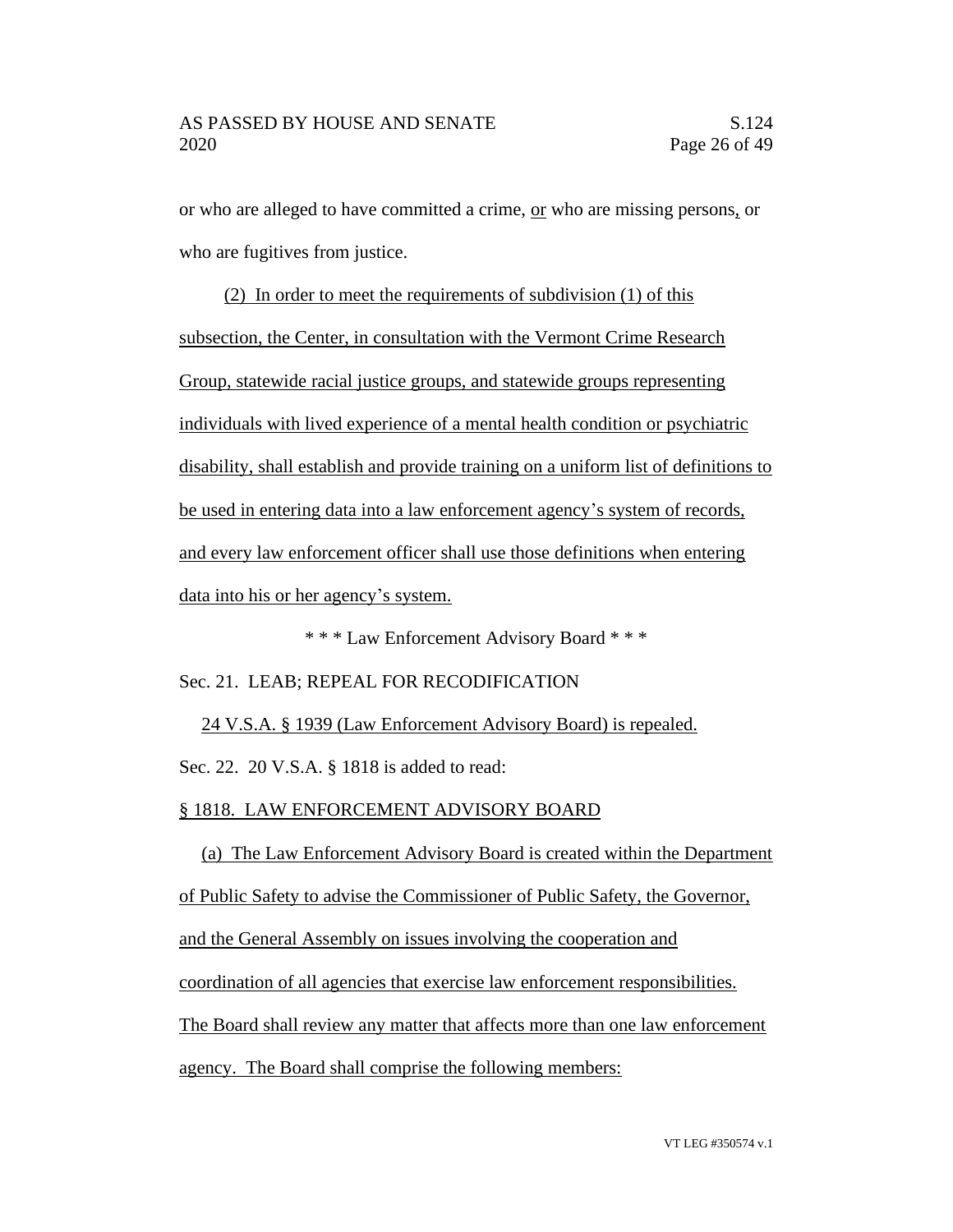(1) the Commissioner of Public Safety;

(2) the Director of the Vermont State Police;

(3) the Director of the Enforcement Division of the Department of Fish

and Wildlife;

(4) the Director of the Enforcement and Safety Division of the

Department of Motor Vehicles;

(5) the Chief of the Capitol Police Department;

(6) the Director of the Vermont Criminal Justice Services Division;

(7) a member of the Chiefs of Police Association of Vermont, appointed

by the President of the Association;

(8) a member of the Vermont Sheriffs' Association, appointed by the

President of the Association;

(9) a representative of the Vermont League of Cities and Towns,

appointed by the Executive Director of the League;

(10) a member of the Vermont Police Association, appointed by the

President of the Association;

(11) the Attorney General or designee;

(12) a State's Attorney appointed by the Executive Director of the

Department of State's Attorneys and Sheriffs;

(13) the U.S. Attorney or designee;

(14) the Executive Director of the Vermont Criminal Justice Council;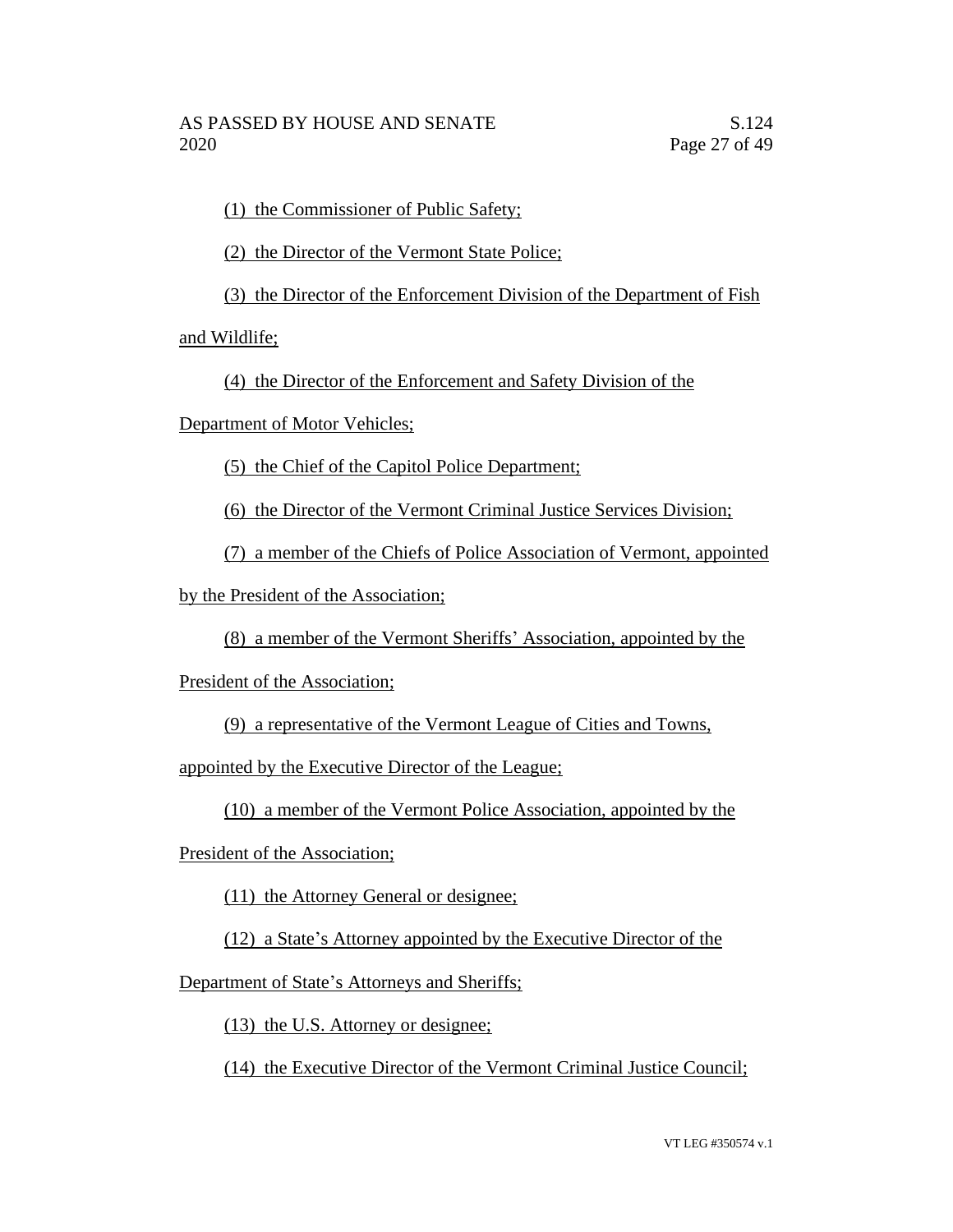(15) the Defender General or designee;

(16) one representative of the Vermont Troopers' Association or its successor entity, elected by its membership;

(17) a member of the Vermont Constables Association, appointed by the President of the Association; and

(18) a law enforcement officer, appointed by the President of the Vermont State Employees Association.

(b) The Board shall elect a chair and a vice chair, which positions shall rotate among the various member representatives. Each member shall serve a term of two years. The Board shall meet at the call of the Chair. A quorum shall consist of 10 members, and decisions of the Board shall require the approval of a majority of those members present and voting.

(c) The Board shall undertake an ongoing formal review process of law enforcement policies and practices with a goal of developing a comprehensive approach to providing the best services to Vermonters, given monies available. The Board shall also provide educational resources to Vermonters about public safety challenges in the State.

 $(d)(1)$  The Board shall meet not fewer than six times a year to develop policies and recommendations for law enforcement priority needs, including retirement benefits, recruitment of officers, training, homeland security issues, dispatching, and comprehensive drug enforcement.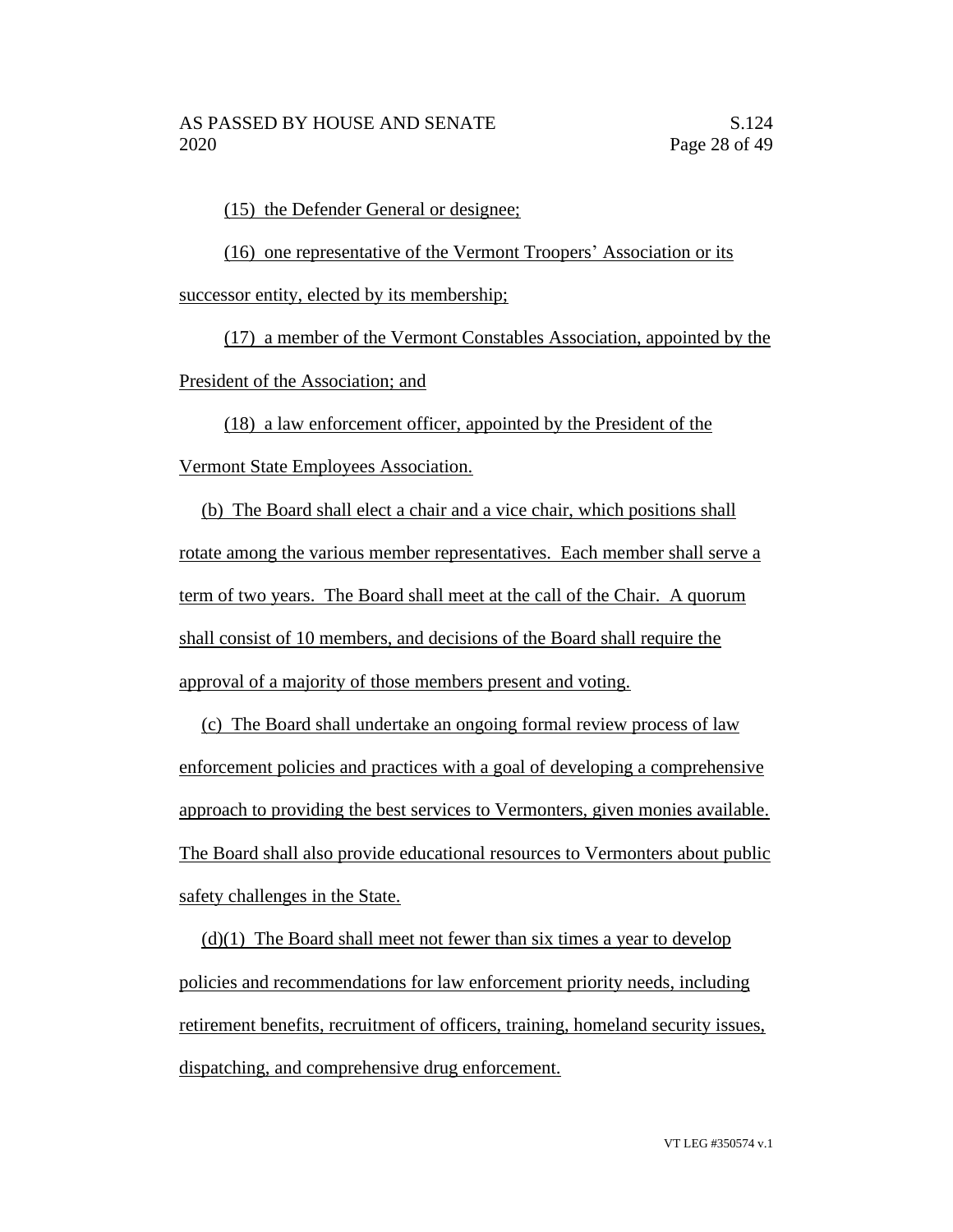(2) The Board shall present its findings and recommendations in brief

summary form to the House and Senate Committees on Judiciary and on

Government Operations annually on or before January 15.

# Sec. 23. LEAB; RECODIFICATION DIRECTIVE

(a) 24 V.S.A. § 1939 is recodified as 20 V.S.A. § 1818. During statutory

revision, the Office of Legislative Counsel shall revise accordingly any

references to 24 V.S.A. § 1939 in the Vermont Statutes Annotated.

(b) Any references in session law and adopted rules to 24 V.S.A. § 1939 as

previously codified shall be deemed to refer to 20 V.S.A. § 1818.

Sec. 24. LEAB; 2021 REPORT ON MUNICIPAL ACCESS TO LAW

# ENFORCEMENT SERVICES

As part of its annual report in the year 2021, the Law Enforcement

Advisory Board shall specifically recommend ways that towns can increase access to law enforcement services.

\* \* \* Department of Public Safety; Dispatch \* \* \*

Sec. 25. 20 V.S.A. chapter 113 (Commissioner and Members), subchapter 1 is amended to read: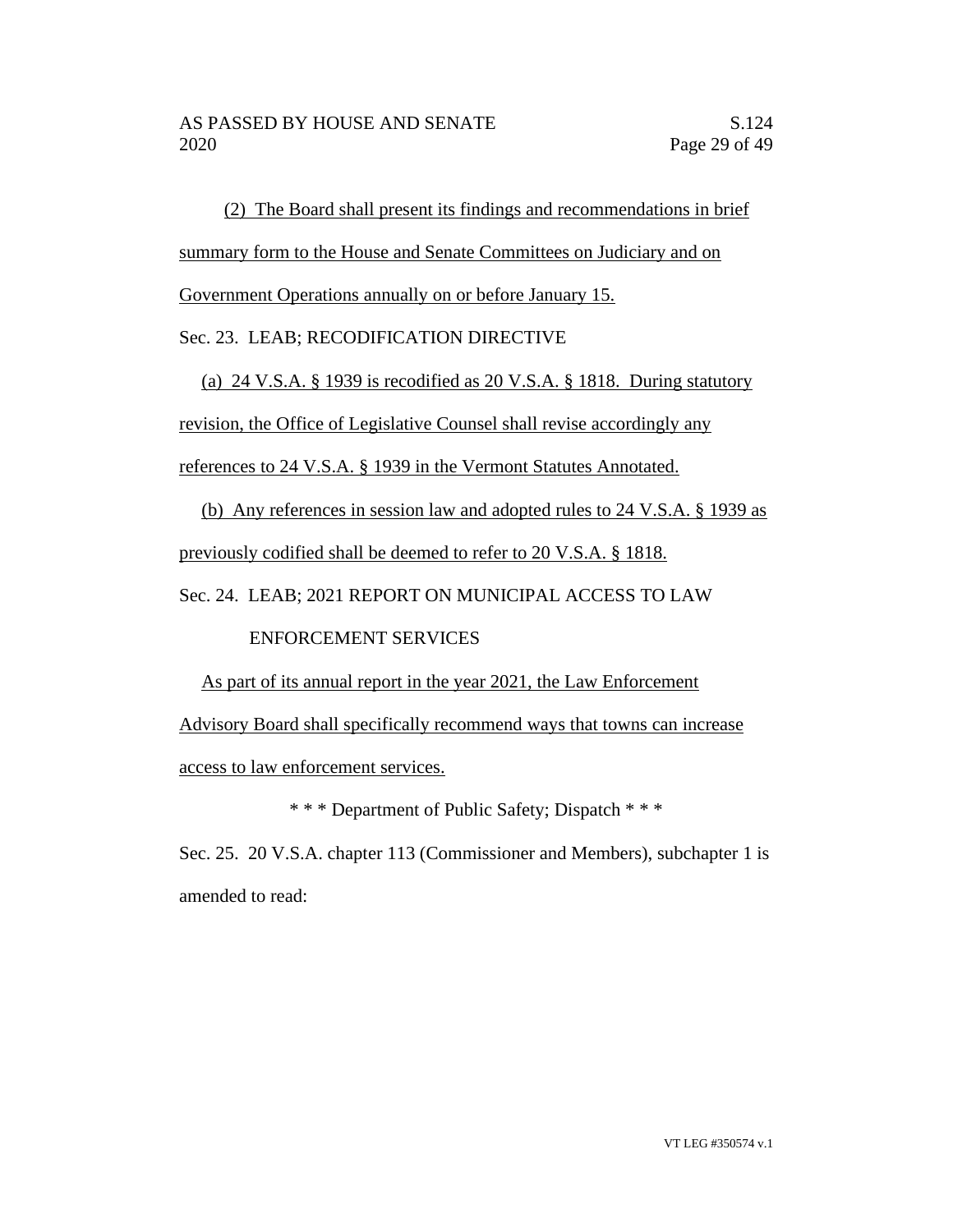Subchapter 1. General Provisions

#### § 1871. DEPARTMENT OF PUBLIC SAFETY; COMMISSIONER

(a) The department of public safety Department of Public Safety, created

by 3 V.S.A. § 212, shall include a commissioner of public safety

Commissioner of Public Safety.

(b) The head of the department Department shall be a commissioner of public safety the Commissioner of Public Safety, who shall be a citizen of the United States and shall be selected on the basis of training, experience and qualifications. The commissioner Commissioner shall be appointed by the governor Governor, with the advice and consent of the senate, for a term of six years Senate.

\* \* \*

(i) The commissioner of public safety Commissioner of Public Safety may enter into contractual arrangements to perform dispatching functions for state State, municipal, or other emergency services<del>, establishing charges sufficient</del> to recover the costs of dispatching. Dispatch positions which are fully funded under such contracts may be authorized under the provisions of 32 V.S.A. §  $5(b)$ .

(j) Charges collected under subsections (e), (f), and (i) of this section shall be credited to the Vermont law telecommunications special fund Law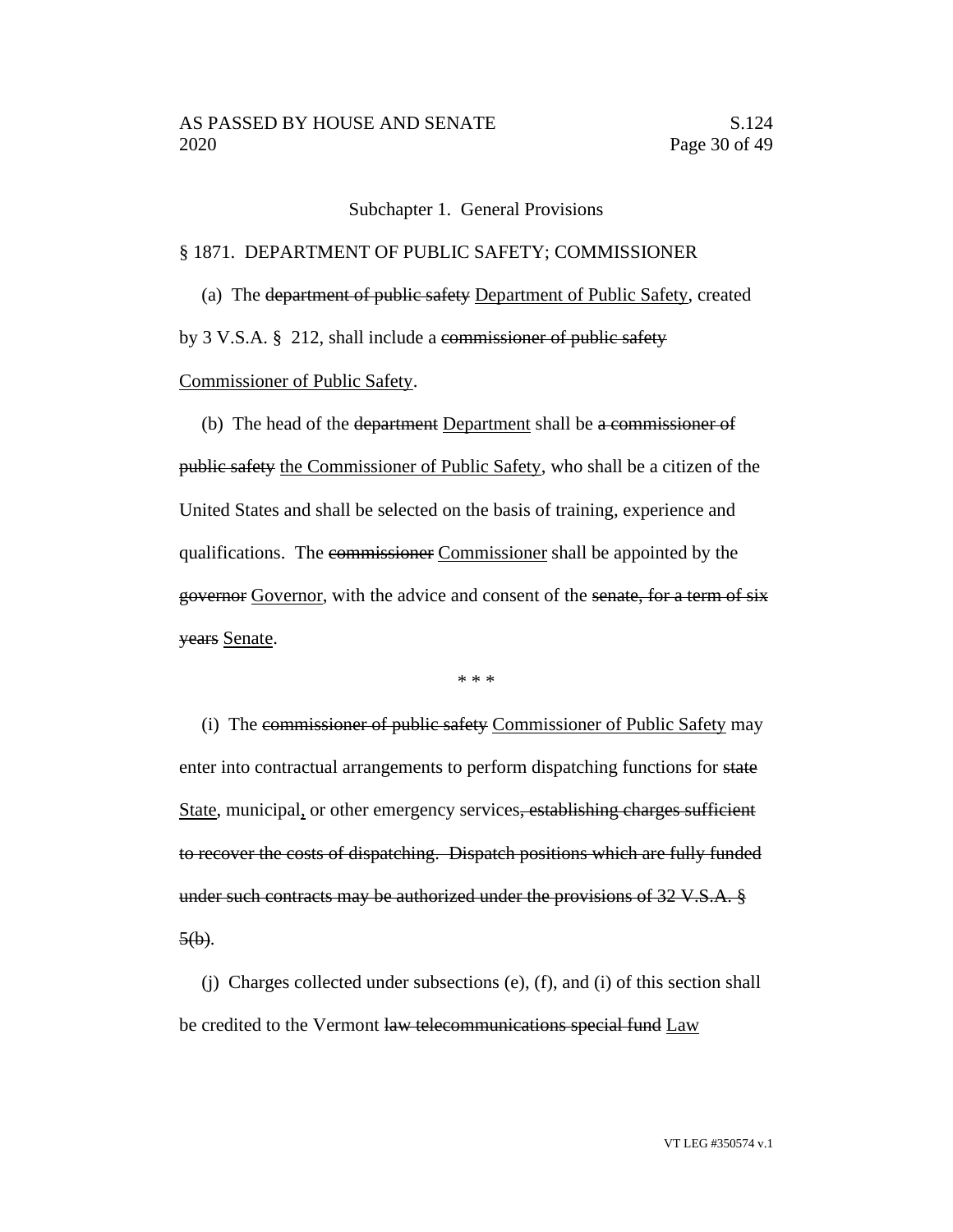#### AS PASSED BY HOUSE AND SENATE S.124 2020 Page 31 of 49

Telecommunications Special Fund and shall be available to the department Department to offset the costs of providing the services.

\* \* \*

#### § 1873. REMOVAL OF COMMISSIONER

During his or her term of office, the governor may remove the commissioner upon charges preferred in writing and after hearing, which shall be a public hearing if the commissioner requests the same, upon the following grounds:

(1) Incompetency amounting to failure to perform his or her official duties competently;

(2) Misconduct in office which shall be construed to include:

(a) failure to be of good behavior;

(b) participation, directly or indirectly, in a political campaign, rally,

caucus or other political gathering, other than to vote. [Repealed.]

\* \* \*

#### § 1875. RADIO COMMUNICATION SYSTEM

(a) The commissioner Commissioner shall establish a communication system as will best enable the department Department to carry out the purposes of this chapter. This shall include a radio set furnished, on written request, to the sheriff and state's attorney State's Attorney of each county on a memorandum receipt.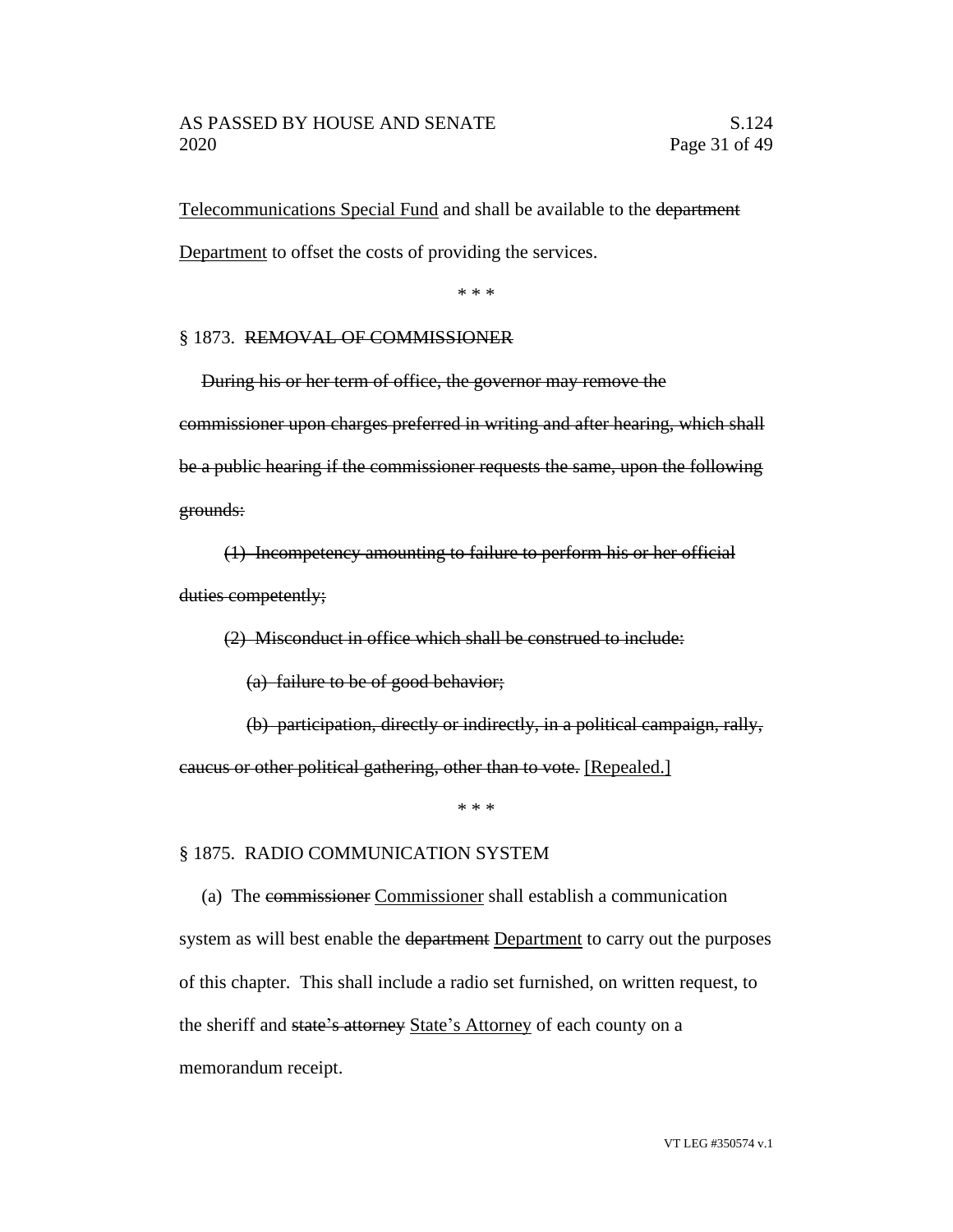(b) $(1)$  The commissioner Commissioner may charge to all users of telecommunications services managed, maintained, or operated by the department Department for the benefit of the users a proportionate share of the actual cost of providing the services and products inclusive of administrative costs.

(2) Such charges shall be based on a pro rata allocation of the actual costs of services or products, determined in an equitable manner, which shall be representative of services provided to or system usage by individual units of government, including state State, local, and federal agencies or private nonprofit entities.

(3) Such charges shall be credited to the Vermont communication system special fund Law Telecommunications Special Fund and shall be available to the department Department to offset the costs of providing the services.

# Sec. 26. DEPARTMENT OF PUBLIC SAFETY; PROHIBITION ON NEW CHARGES TO PERFORM DISPATCH FUNCTIONS UNTIL FEE STRUCTURE ENACTED; RECOMMENDATIONS

\* \* \*

(a) In accordance with the amendments to 20 V.S.A. § 1871(i) set forth in Sec. 25 of this act, the Department of Public Safety shall not charge fees in any contractual arrangements it enters into to perform dispatching functions for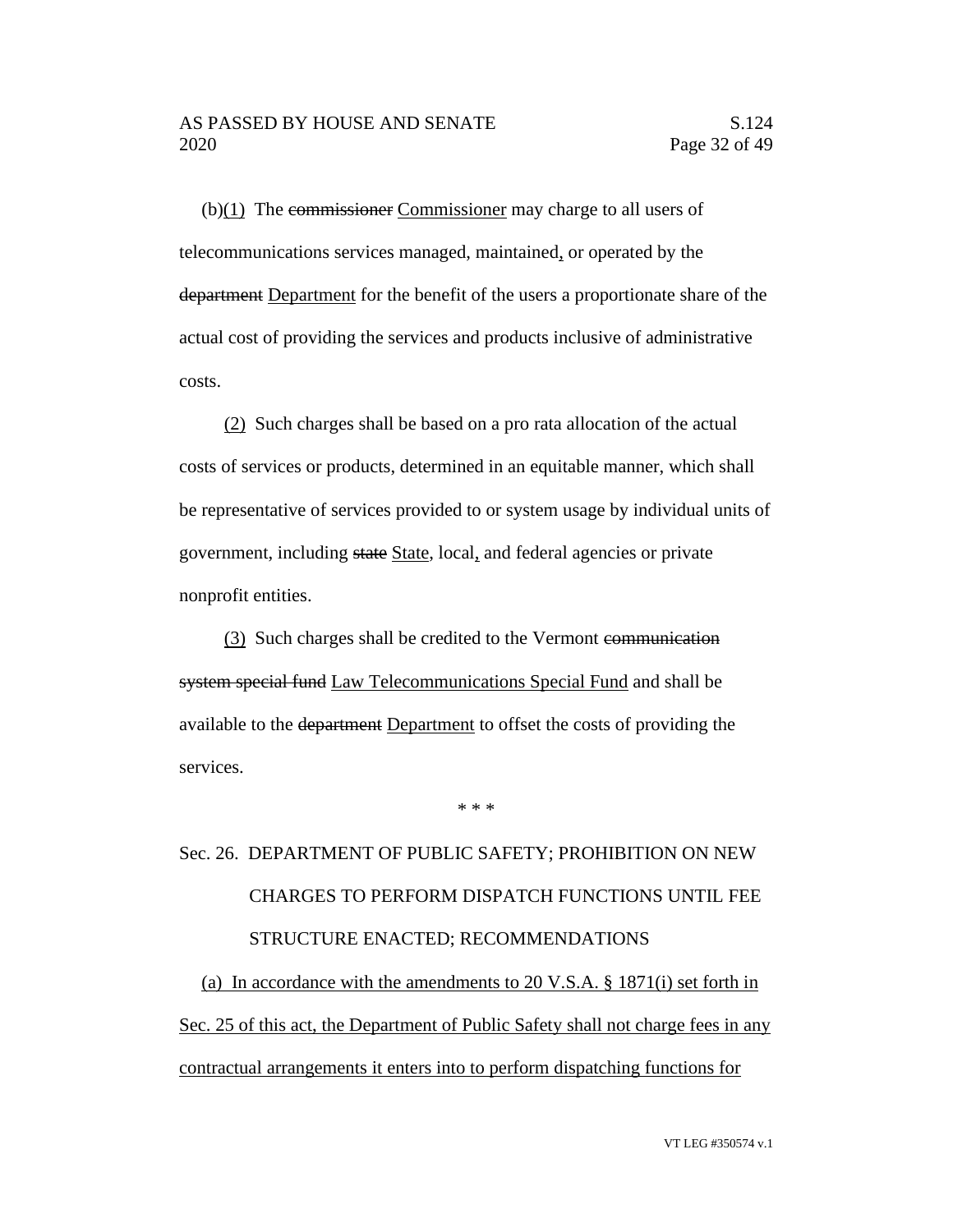State, municipal, or other emergency services until the General Assembly establishes in law a dispatch fee structure for those charges.

(b)(1) On or before March 15, 2021, the Department of Public Safety shall hold at least three public hearings and consult with the Vermont League of Cities and Towns, the Emergency Medical Advisory Committee, the Vermont Police Chiefs Association, the Vermont State Firefighters Association, and local emergency medical services, police, and fire agencies in order to report by that date to the House Committees on Government Operations and on Ways and Means and the Senate Committees on Government Operations and on Finance the Department's recommendations for an equitable dispatch fee structure for the Department to charge for dispatching emergency medical service, police, and fire services, and potential funding mechanisms for those charges that do not rely on property taxes.

(2) If the Department decides to overrule substantial arguments and considerations raised against the equitable dispatch fee structure or potential funding mechanisms it ultimately recommends, the Department shall include in its report a description of those arguments and considerations and the reasons for the Department's decision.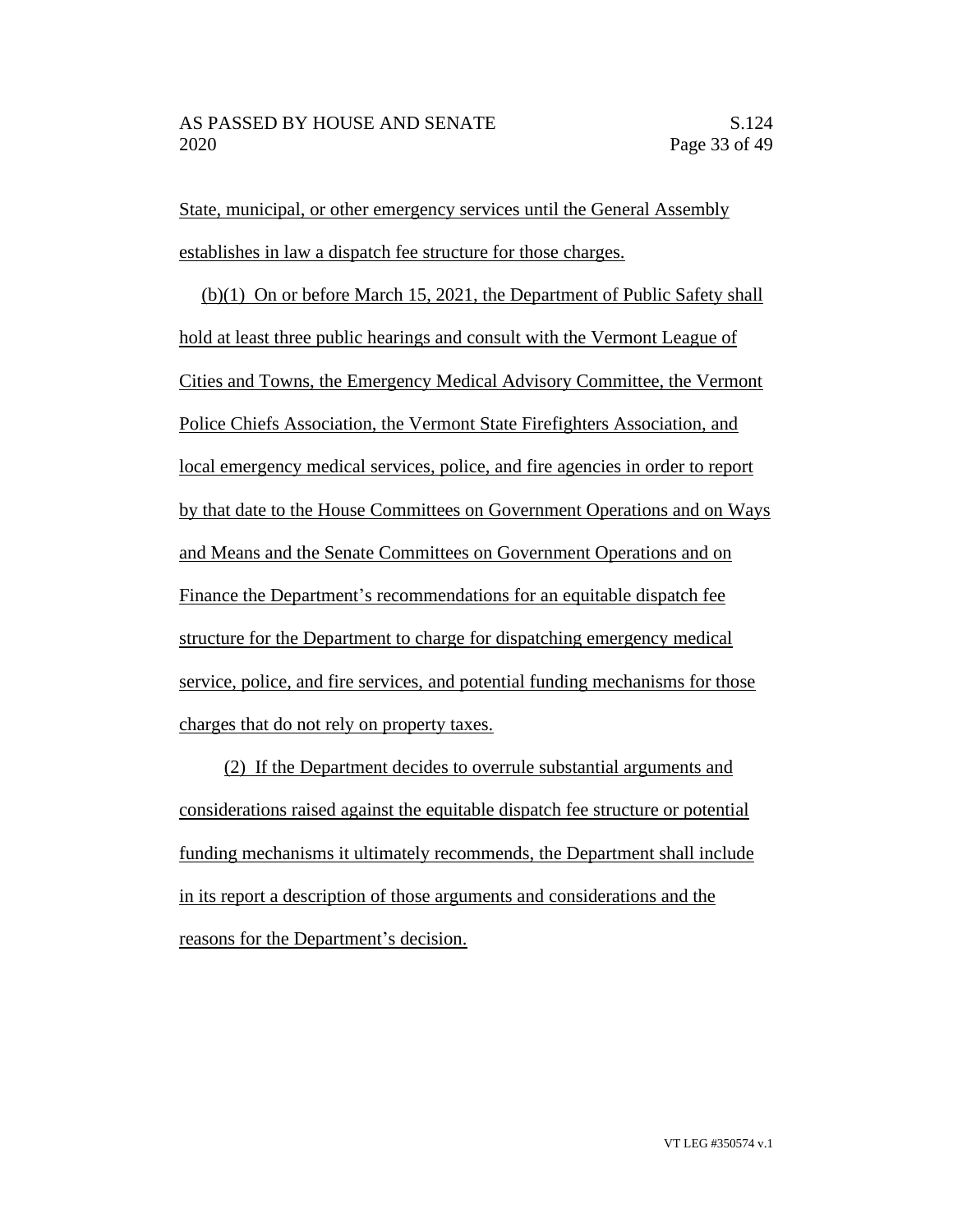\* \* \* Emergency Medical Services \* \* \*

Sec. 27. 24 V.S.A. chapter 71 is amended to read:

# CHAPTER 71. AMBULANCE SERVICES

Subchapter 1. Emergency Medical Services Districts

§ 2651. DEFINITIONS

As used in this chapter:

\* \* \*

(14) "State Board" means the State Board of Health. [Repealed.]

\* \* \*

#### § 2652. CREATION OF DISTRICTS

The State Board Department of Health may divide the State into emergency medical services districts, the number, size, and boundaries of which shall be determined by the Board Department in the interest of affording adequate and efficient emergency medical services throughout the State.

\* \* \*

#### § 2654. RECORDING DETERMINATION OF DISTRICTS

The State Board Department of Health shall cause to be recorded in the office of the Secretary of State a certificate containing its determination of emergency medical services districts.

\* \* \*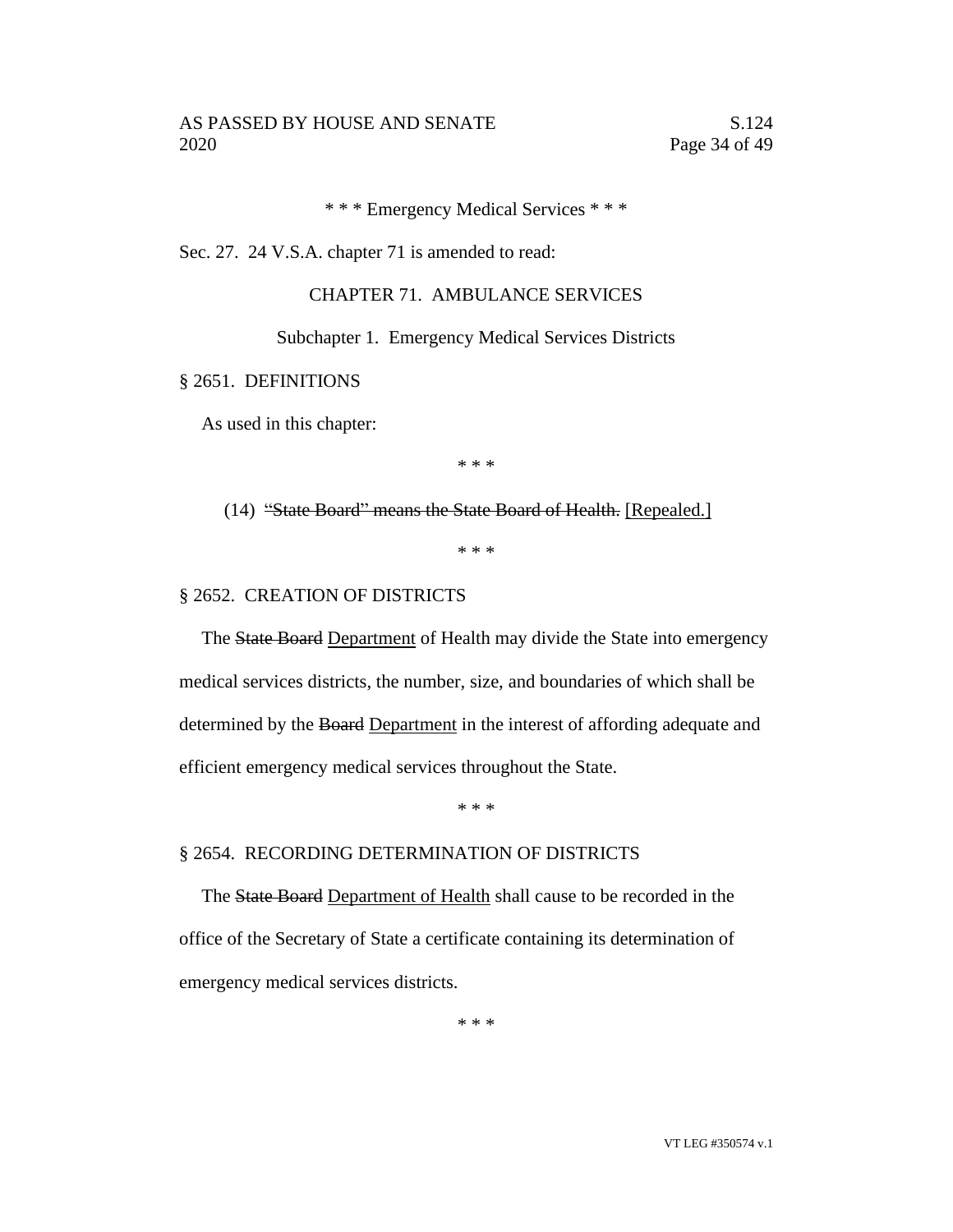#### § 2656. DUTIES AND POWERS OF OFFICERS AND DIRECTORS

(a) The board of directors shall have full power to manage, control, and supervise the conduct of the district and to exercise in the name of the district all powers and functions belonging to the district, subject to such laws or regulations rules as may be applicable.

\* \* \*

# § 2657. PURPOSES AND POWERS OF EMERGENCY MEDICAL

### SERVICES DISTRICTS

(a) It shall be the function of each emergency medical services district to foster and coordinate emergency medical services within the district, in the interest of affording adequate ambulance services within the district. Each emergency medical services district shall have powers that include the power to:

\* \* \*

(6) monitor the provision of emergency medical services within the district and make recommendations to the State Board Department of Health regarding licensure, relicensure, and removal or suspension of licensure for ambulance vehicles, ambulance services, and first responder services;

\* \* \*

(b) Two or more contiguous emergency medical services districts by a majority vote of the district board in each of the districts concerned may

VT LEG #350574 v.1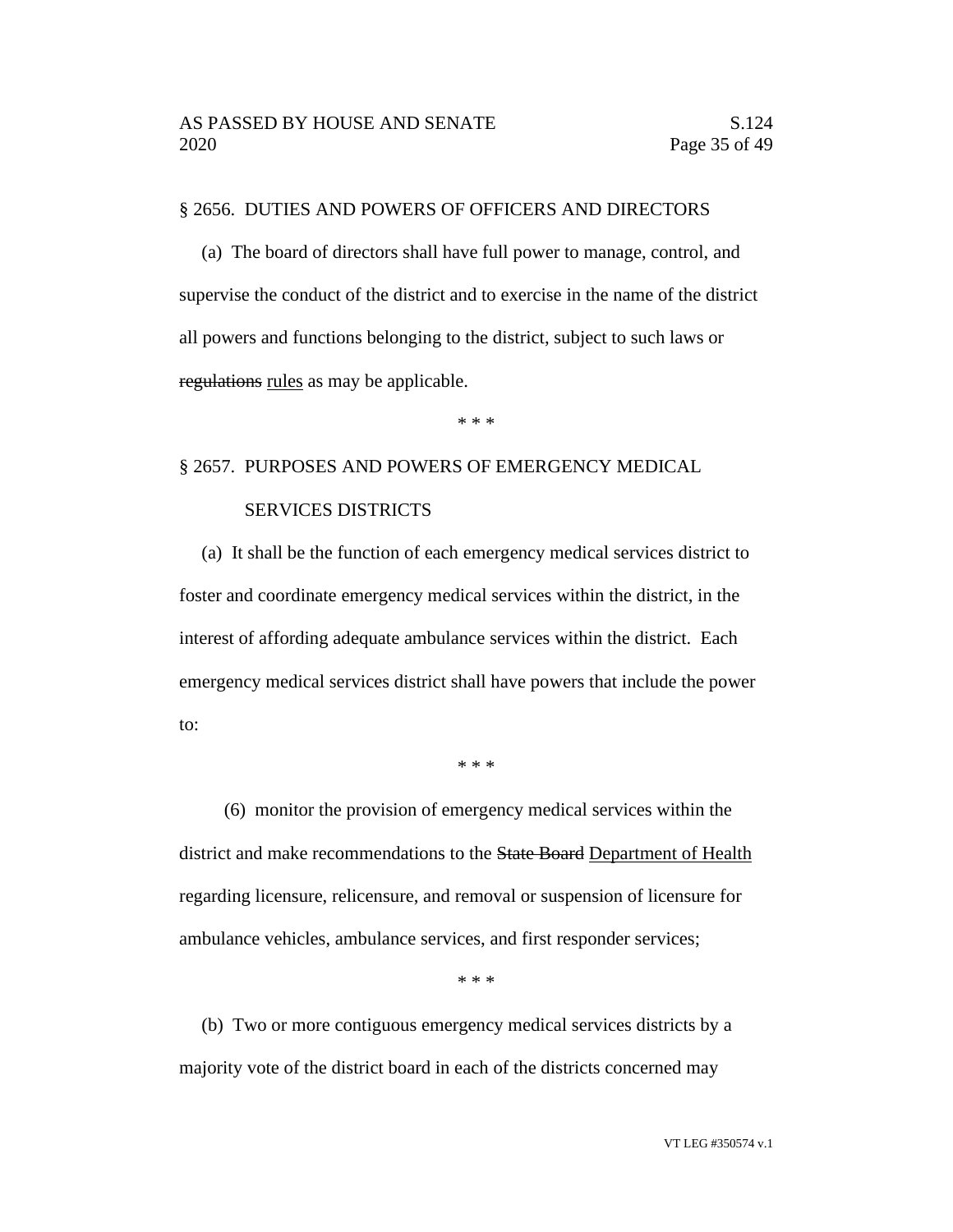#### AS PASSED BY HOUSE AND SENATE S.124 2020 Page 36 of 49

change the mutual boundaries of their emergency medical services districts. The district boards shall report all changes in district boundaries to the State Board Department of Health.

\* \* \*

Subchapter 2. Licensing Operation of Affiliated Agencies

#### § 2681. LICENSE REQUIRED; AMBULANCE LICENSE REQUIREMENT

(a) A person furnishing ambulance services or first responder services shall obtain a license to furnish services under this subchapter.

(b)(1) In order to obtain and maintain a license, an ambulance service shall be required to provide its services in a manner that does not discriminate on the basis of income, funding source, or severity of health needs, in order to ensure access to ambulance services within the licensee's service area.

(2) The Department of Health shall adopt rules in accordance with the provisions of subdivision (1) of this subsection.

#### § 2682. POWERS OF STATE BOARD THE DEPARTMENT OF HEALTH

(a) The State Board Department of Health shall administer this subchapter and shall have power to:

\* \* \*

#### § 2683. TERM OF LICENSE

Full licenses shall be issued on forms to be prescribed by the State Board Department of Health for a period of three years beginning on January 1, or for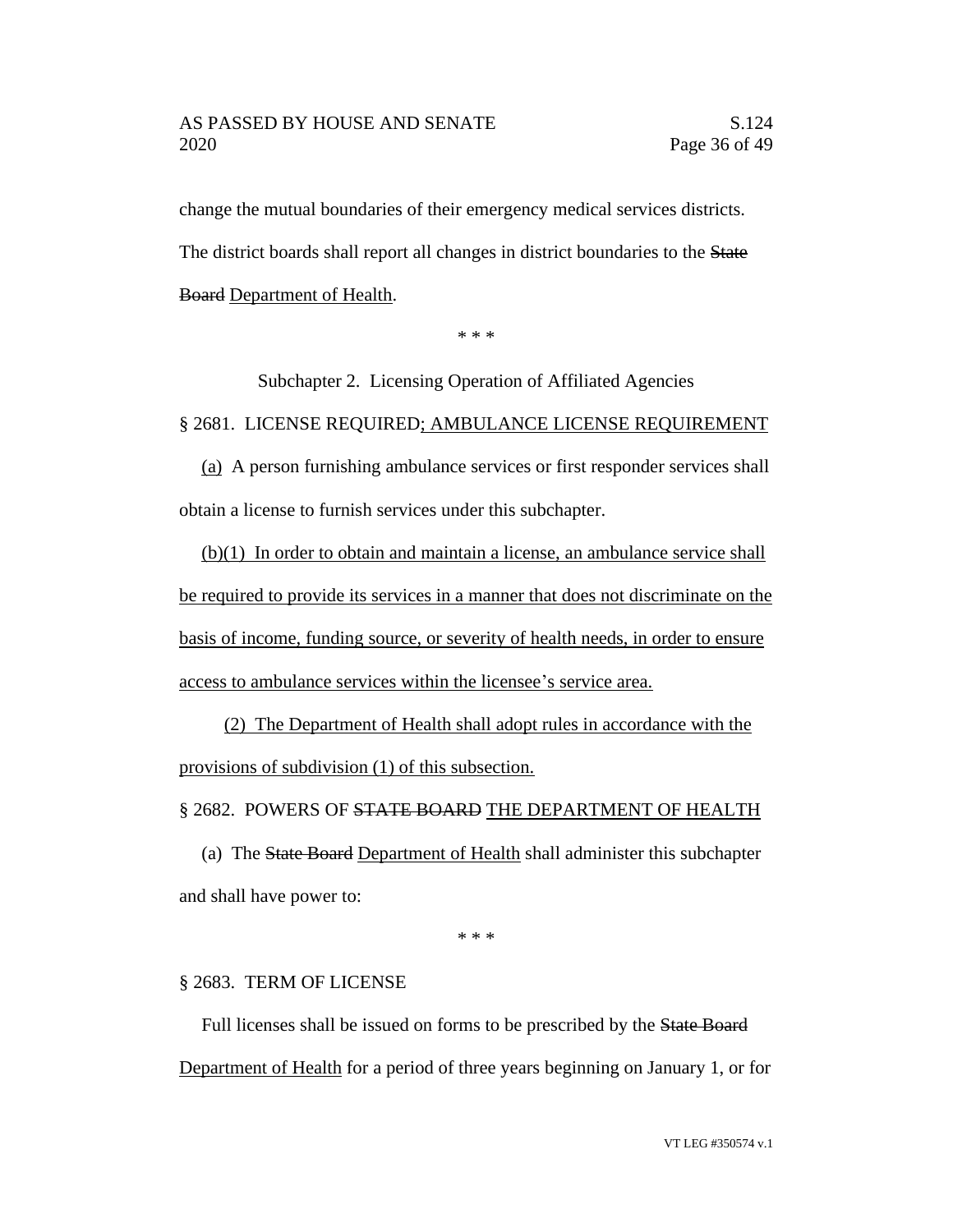#### AS PASSED BY HOUSE AND SENATE S.124 2020 Page 37 of 49

the balance of any such three-year period. Temporary, conditional, or provisional licenses may also be issued by the Board Department.

\* \* \*

Sec. 28. 18 V.S.A. § 9405 is amended to read:

# § 9405. STATE HEALTH IMPROVEMENT PLAN; HEALTH RESOURCE ALLOCATION PLAN

\* \* \*

(b) The Green Mountain Care Board, in consultation with the Secretary of Human Services or designee, shall publish on its website the Health Resource Allocation Plan identifying Vermont's critical health needs, goods, services, and resources, which shall be used to inform the Board's regulatory processes, cost containment and statewide quality of care efforts, health care payment and delivery system reform initiatives, and any allocation of health resources within the State. The Plan shall identify Vermont residents' needs for health care services, programs, and facilities; the resources available and the additional resources that would be required to realistically meet those needs and to make access to those services, programs, and facilities affordable for consumers; and the priorities for addressing those needs on a statewide basis. The Board may expand the Plan to include resources, needs, and priorities related to the social determinants of health. The Plan shall be revised periodically, but not less frequently than once every four years.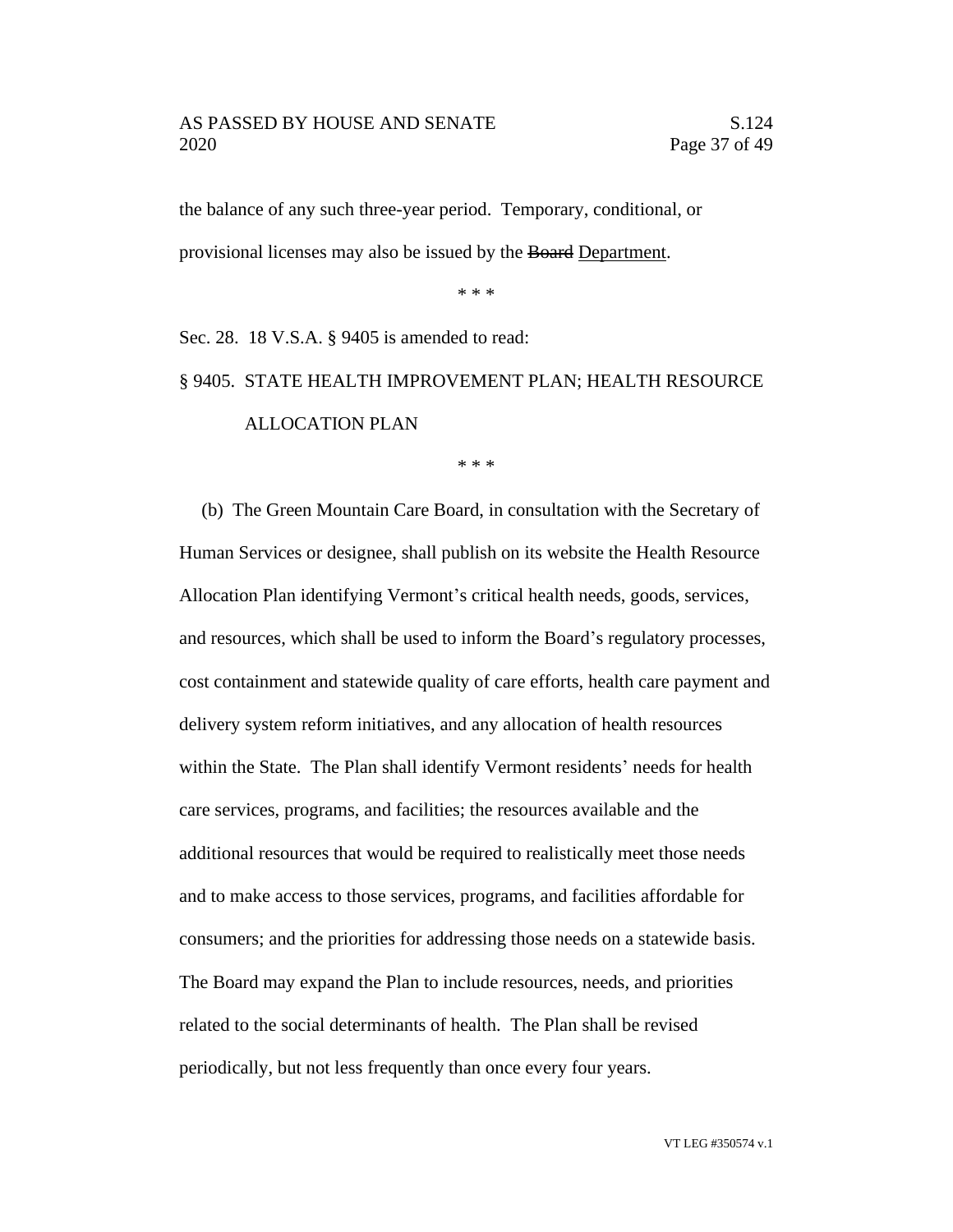(1) In developing the Plan, the Board shall:

(A) consider the principles in section 9371 of this title, as well as the purposes enumerated in sections 9401 and 9431 of this title;

(B) identify priorities using information from:

(i) the State Health Improvement Plan;

(ii) emergency medical services resources and needs identified by

the EMS Advisory Committee in accordance with subsection 909(f) of this title;

(iii) the community health needs assessments required by section 9405a of this title;

 $(iii)(iv)$  available health care workforce information;

 $(iv)(v)$  materials provided to the Board through its other regulatory processes, including hospital budget review, oversight of accountable care organizations, issuance and denial of certificates of need, and health insurance rate review; and

 $(v)(vi)$  the public input process set forth in this section;

(C) use existing data sources to identify and analyze the gaps between the supply of health resources and the health needs of Vermont residents and to identify utilization trends to determine areas of underutilization and overutilization; and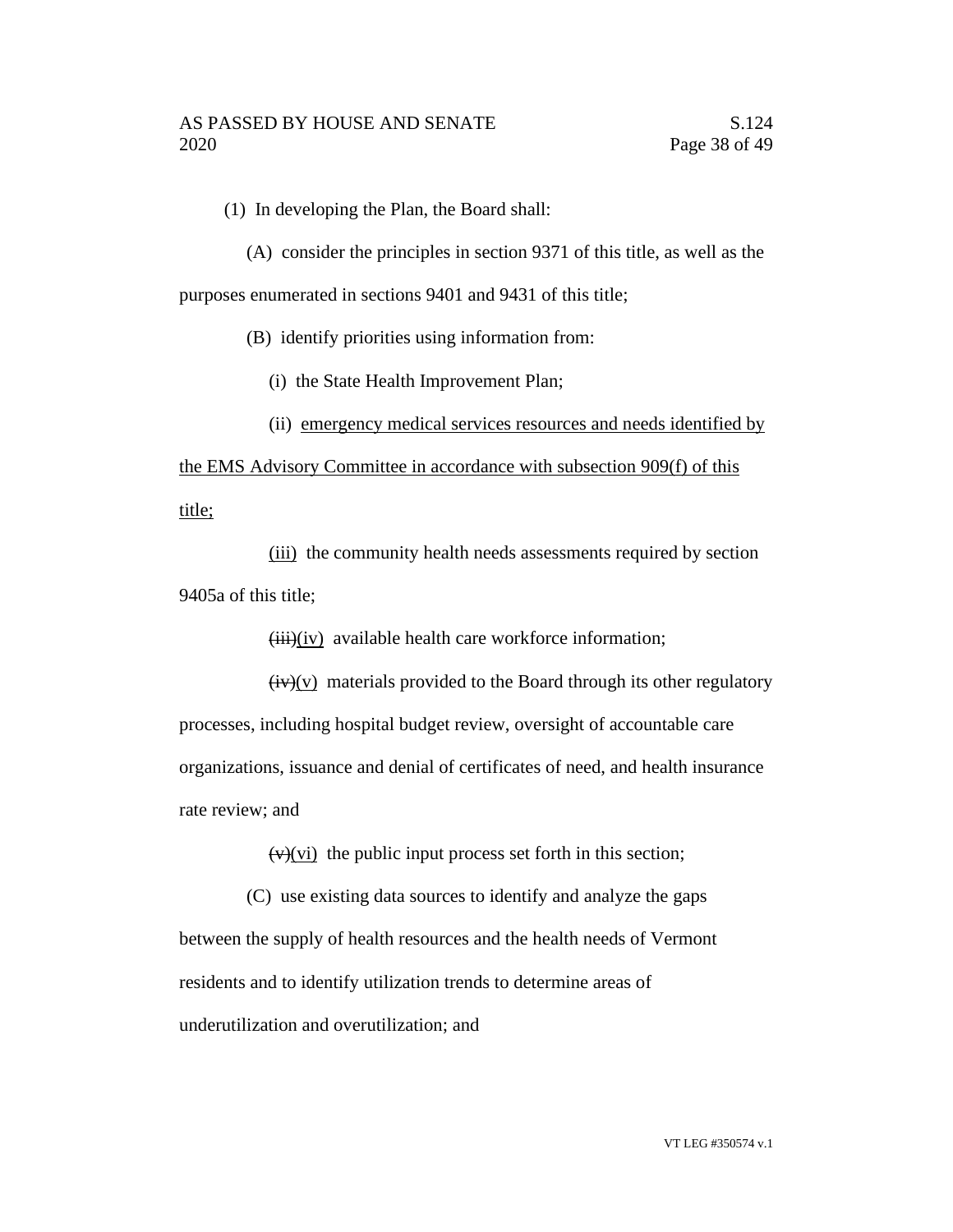(D) consider the cost impacts of fulfilling any gaps between the supply of health resources and the health needs of Vermont residents.

\* \* \*

Sec. 29. 18 V.S.A. chapter 17 is amended to read:

#### CHAPTER 17. EMERGENCY MEDICAL SERVICES

\* \* \*

# § 903. AUTHORIZATION FOR PROVISION OF EMERGENCY

# MEDICAL SERVICES

Notwithstanding any other provision of law, including provisions of 26 V.S.A. chapter 23, persons who are affiliated with an affiliated agency and licensed to provide emergency medical treatment pursuant to the requirements

of this chapter and the rules adopted under it are hereby authorized to provide such care without further certification, registration, or licensing.

\* \* \*

#### § 904. ADMINISTRATIVE PROVISIONS

(a) In order to carry out the purposes and responsibilities of this chapter, the Department of Health may contract for the provision of specific services.

(b) The Secretary of Human Services, upon the recommendation of the Commissioner of Health, may issue adopt rules to carry out the purposes and responsibilities of this chapter.

\* \* \*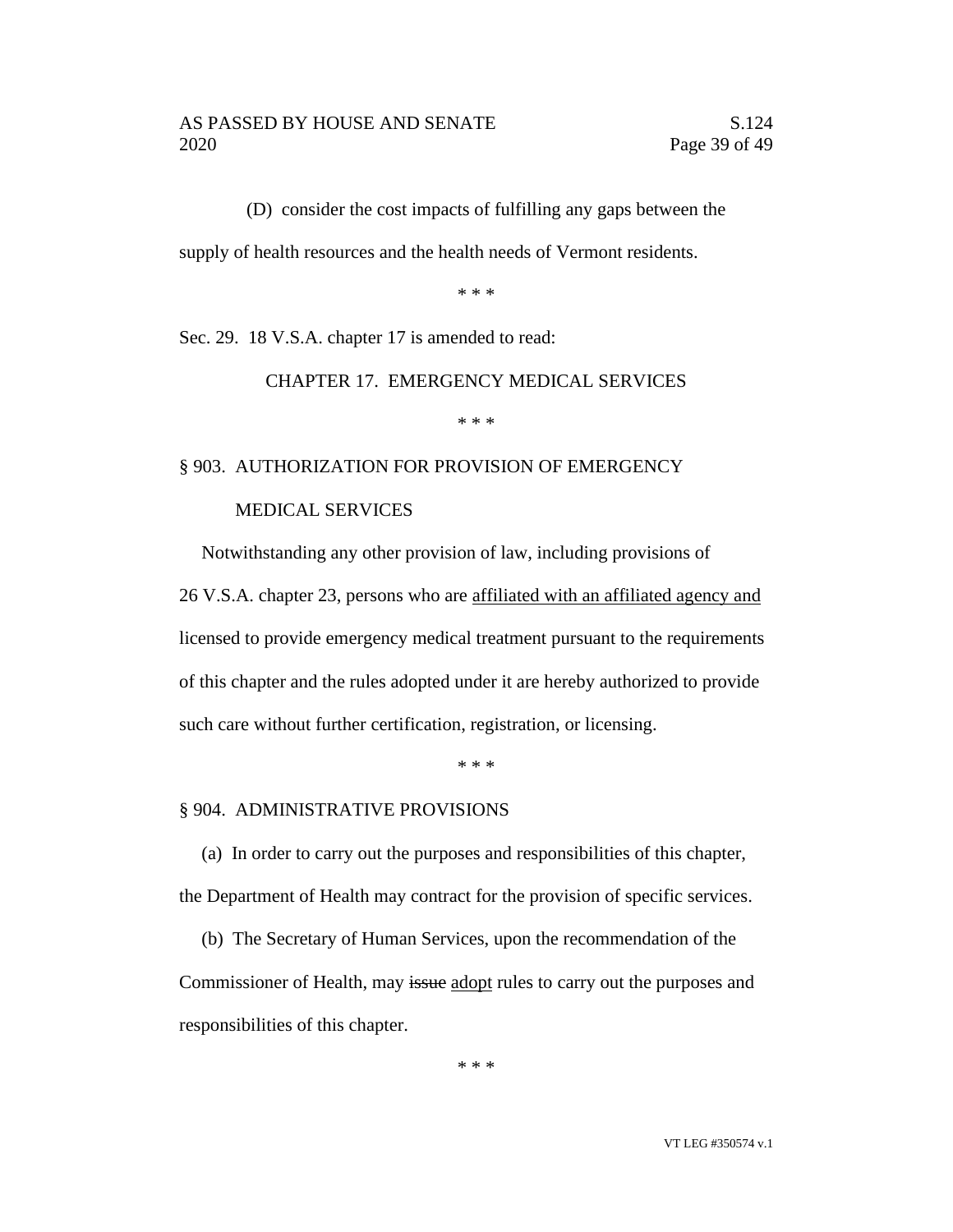#### § 906. EMERGENCY MEDICAL SERVICES DIVISION;

#### RESPONSIBILITIES

To implement the policy of section 901 of this chapter, the Department of Health shall be responsible for:

(1) Developing and implementing minimum standards for training emergency medical personnel in basic life support and advanced life support, and licensing emergency medical personnel according to their level of training and competence. The Department shall establish by rule at least three levels of emergency medical personnel instructors and the education required for each level.

\* \* \*

(7) Assisting hospitals in the development of programs which that will improve the quality of in-hospital services for persons requiring emergency medical eare treatment.

\* \* \*

(9) Establishing requirements for the collection of data by emergency medical personnel and hospitals as may be necessary to evaluate emergency medical eare treatment.

(10) Establishing, by rule, license levels for emergency medical personnel. The Commissioner shall use the guidelines established by the National Highway Traffic Safety Administration (NHTSA) in the U.S.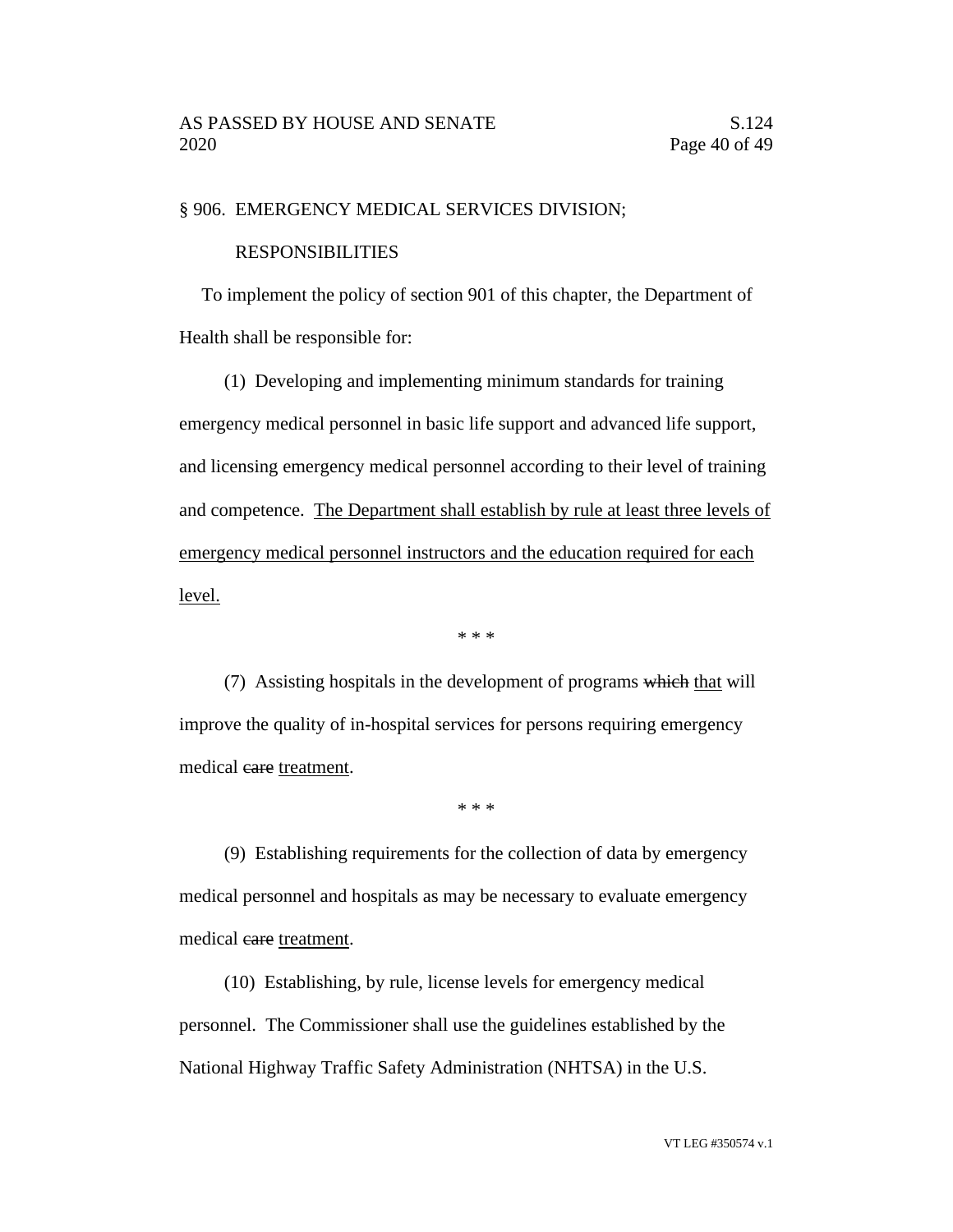#### AS PASSED BY HOUSE AND SENATE S.124 2020 Page 41 of 49

Department of Transportation as a standard or other comparable standards, except that a felony conviction shall not necessarily disqualify an applicant. The rules shall also provide that:

\* \* \*

(B) An individual licensed by the Commissioner as an emergency medical technician, advanced emergency medical technician, or a paramedic, who is affiliated with an affiliated agency, shall be able to practice fully within the scope of practice for such level of licensure as defined by NHTSA's National EMS Scope of Practice Model consistent with the license level of the affiliated agency, and subject to the medical direction of the emergency medical services district medical advisor.

(C)(i) Unless otherwise provided under this section, an individual seeking any level of licensure shall be required to pass an examination approved by the Commissioner for that level of licensure, except that any psychomotor skills testing for emergency medical responder, or emergency medical technician licensure shall be accomplished either by the demonstration of those skills competencies as part of the education required for that license level as approved by the Department or by the National Registry of Emergency Medical Technicians' psychomotor examination.

(ii) Written and practical examinations shall not be required for relicensure; however, to maintain licensure, all individuals shall complete a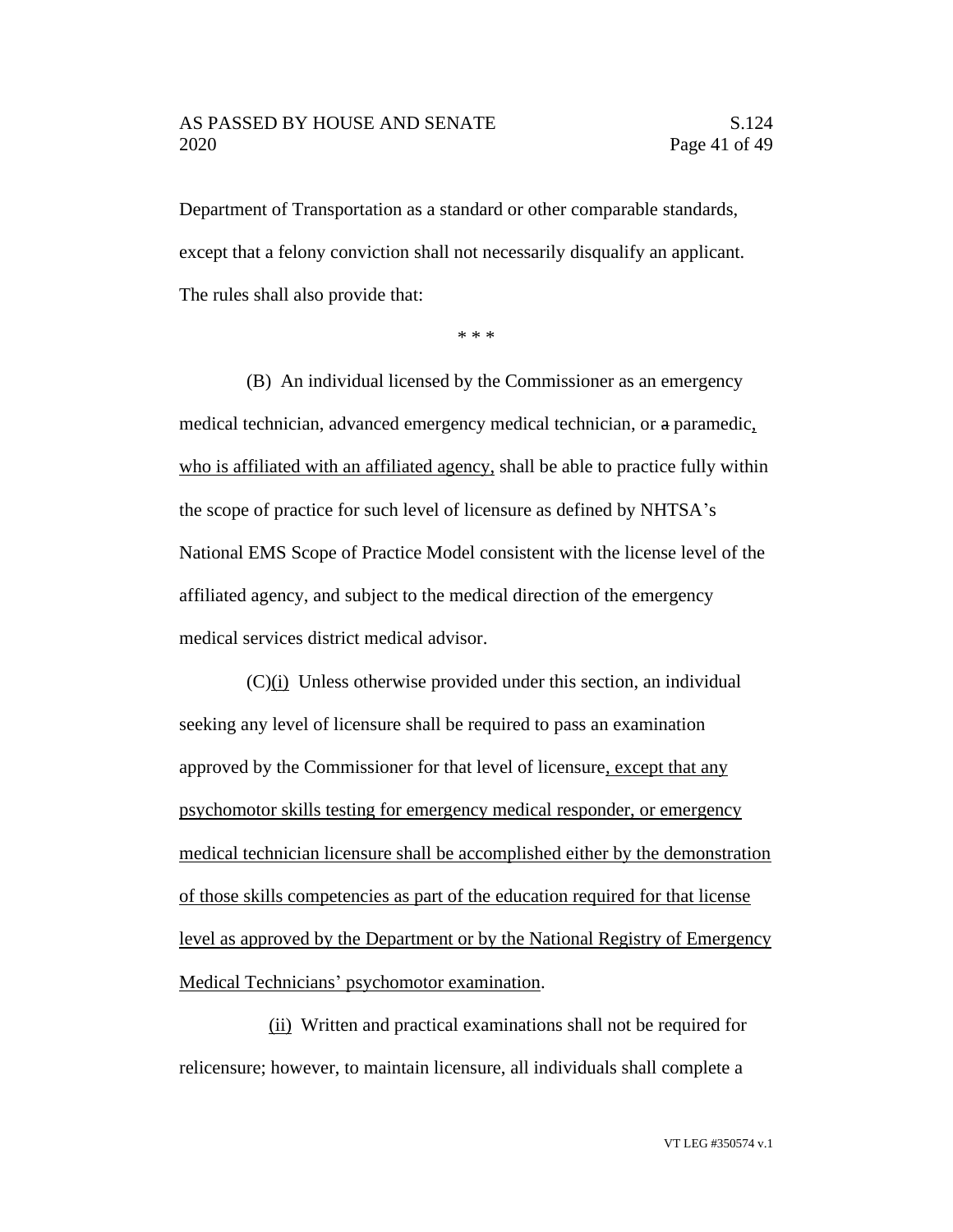specified number of hours of continuing education as established by rule by the Commissioner. The Commissioner shall ensure that continuing education classes are available online and provided on a regional basis to accommodate the needs of volunteers and part-time individuals, including those in rural areas of the State.

\* \* \*

(E) An applicant who has served as a hospital corpsman or a medic in the U.S. Armed Forces, or who is licensed as a registered nurse or a physician assistant shall be granted a permanent waiver of the training requirements to become a licensed emergency medical technician, an advanced emergency medical technician, or a paramedic, provided the applicant passes the applicable examination approved by the Commissioner for that level of licensure and is affiliated with an affiliated agency.

(F) An applicant who is registered on the National Registry of Emergency Medical Technicians as an emergency medical technician, an advanced emergency medical technician, or a paramedic shall be granted licensure as a Vermont emergency medical technician, an advanced emergency medical technician, or a paramedic without the need for further testing, provided he or she is affiliated with an affiliated agency or is serving as a medic with the Vermont National Guard.

\* \* \*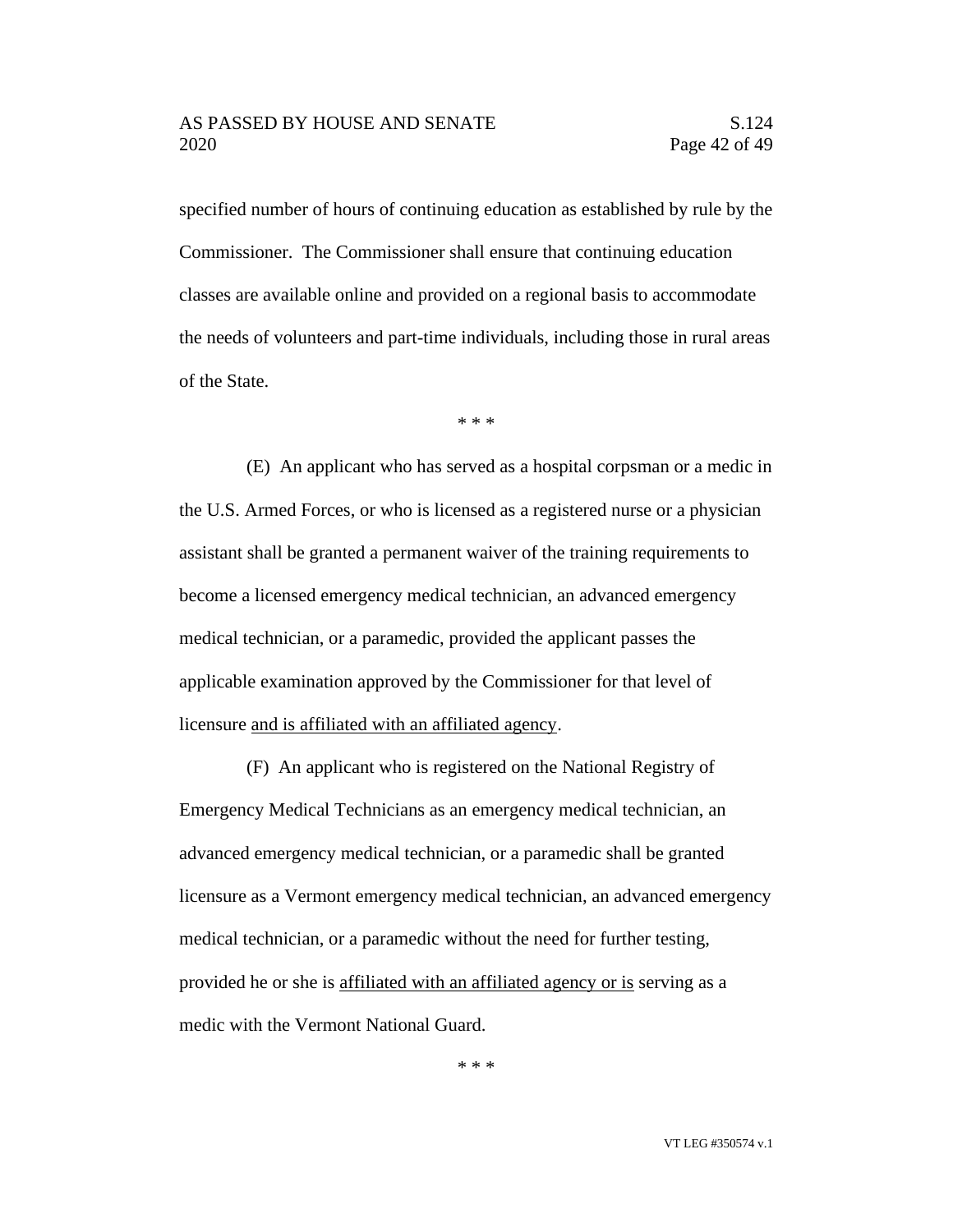(11) In addition to the licenses established under subdivision (10) of this section, the Department shall establish by rule an entry-level certification for Vermont EMS first responders.

\* \* \*

# § 906b. TRANSITIONAL PROVISION; CERTIFICATION TO

#### **LICENSURE**

Every person certified as an emergency medical provider shall have his or her certification converted to the comparable level of licensure. Until such time as the Department of Health issues licenses in lieu of certificates, each certified emergency medical provider shall have the right to practice in accordance with his or her level of certification. [Repealed.]

\* \* \*

#### § 906d. RENEWAL REQUIREMENTS; SUNSET REVIEW

(a) Not less than once every five years, the Department shall review emergency medical personnel continuing education and other continuing competency requirements. The review results shall be in writing and address the following:

(1) the renewal requirements of the profession;

(2) the renewal requirements in other jurisdictions, particularly in the Northeast region;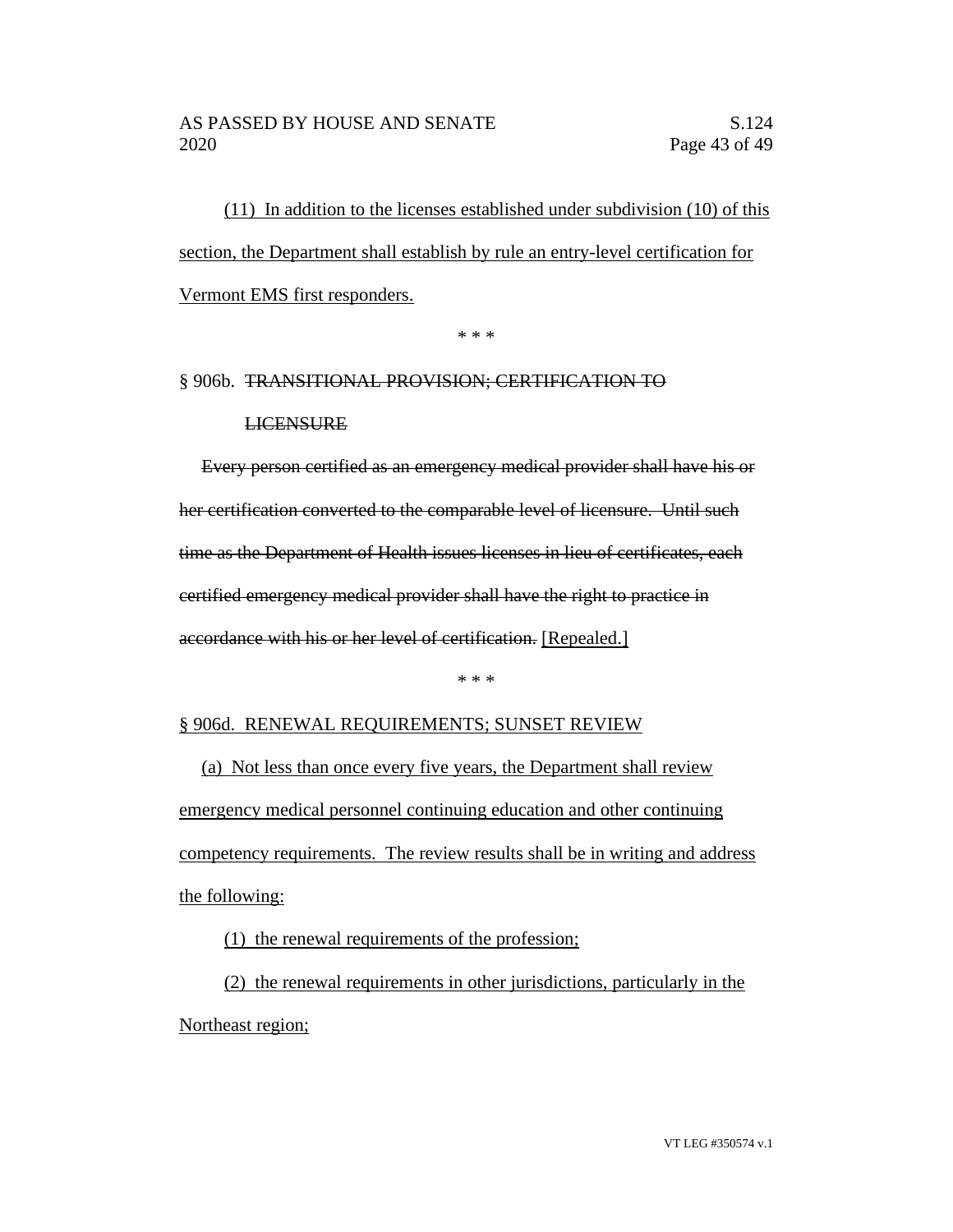(3) the cost of the renewal requirements for emergency medical personnel; and

(4) an analysis of the utility and effectiveness of the renewal requirements with respect to public protection.

(b) The Department shall amend its rules or propose any necessary statutory amendments to revise any emergency medical personnel continuing education and other continuing competency requirements that are not necessary for the protection of the public health, safety, or welfare.

\* \* \*

#### § 909. EMS ADVISORY COMMITTEE; EMS EDUCATION COUNCIL

(a) The Commissioner shall establish the Emergency Medical Services Advisory Committee to advise on matters relating to the delivery of emergency medical services (EMS) in Vermont.

\* \* \*

(e) Annually, on or before January 1, the Committee shall report on the EMS system to the House Committees on Government Operations, on Commerce and Economic Development, and on Human Services and to the Senate Committees on Government Operations, on Economic Development, Housing and General Affairs, and on Health and Welfare. The Committee's reports shall include information on the following:

\* \* \*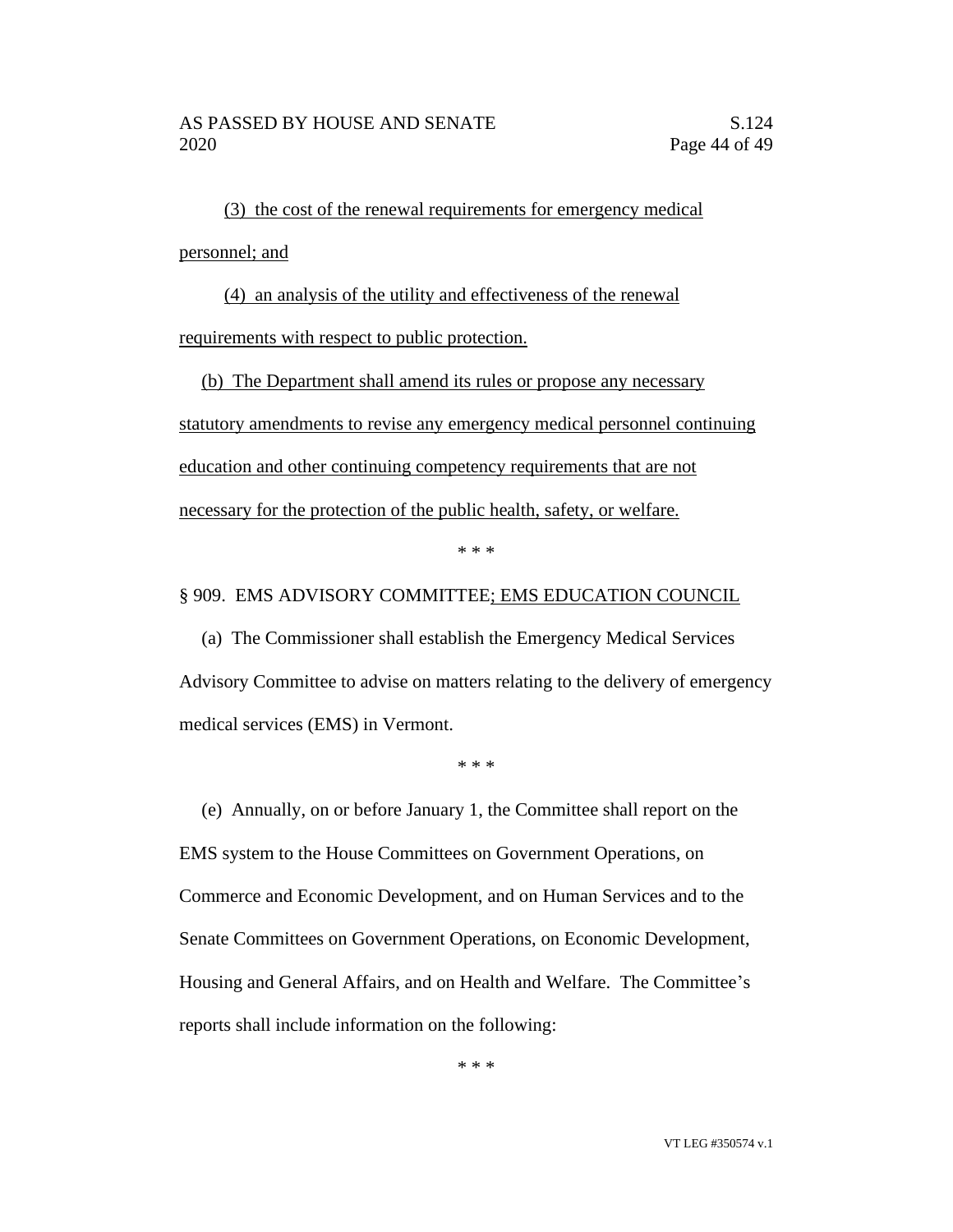(6) the nature and costs of dispatch services for EMS providers throughout the State, including the annual number of mutual aid calls to an emergency medical service area that come from outside that area, and suggestions for improvement;

\* \* \*

(f) In addition to its report set forth in subsection (e) of this section, the Committee shall identify EMS resources and needs in each EMS district and provide that information to the Green Mountain Care Board to inform the Board's periodic revisions to the Health Resource Allocation Plan developed pursuant to subsection 9405(b) of this title.

(g) The Committee shall establish from among its members the EMS Education Council, which may:

(1) sponsor training and education programs required for emergency medical personnel licensure in accordance with the Department of Health's required standards for that training and education; and

(2) provide advice to the Department of Health regarding the standards for emergency medical personnel licensure and any recommendations for changes to those standards.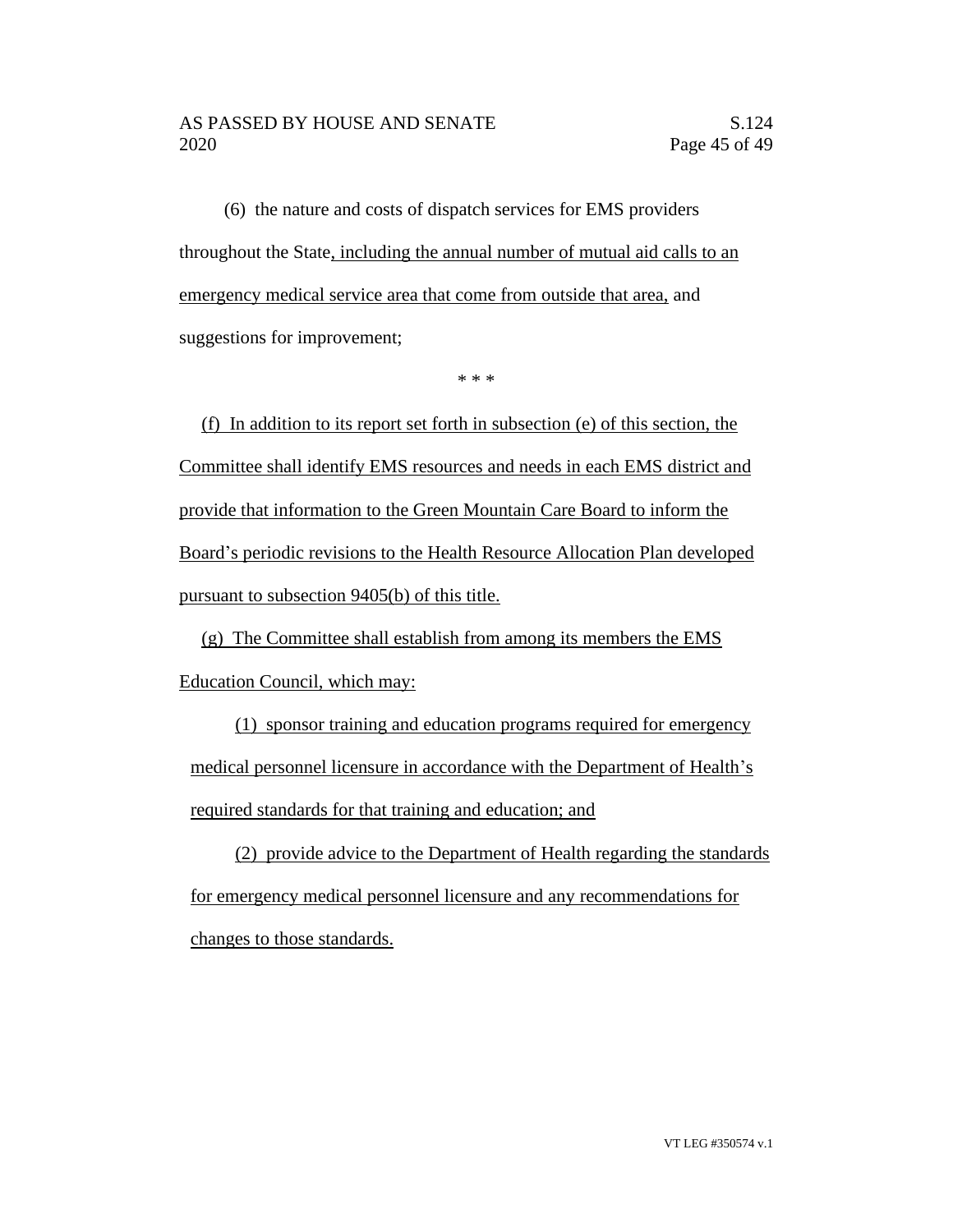Sec. 30. 32 V.S.A. § 8557 is amended to read:

§ 8557. VERMONT FIRE SERVICE TRAINING COUNCIL

(a)(1) Sums for the expenses of the operation of training facilities and curriculum of the Vermont Fire Service Training Council not to exceed \$1,200,000.00 per year shall be paid to the Fire Safety Special Fund created by 20 V.S.A. § 3157 by insurance companies, writing fire, homeowners multiple peril, allied lines, farm owners multiple peril, commercial multiple peril (fire and allied lines), private passenger and commercial auto, and inland marine policies on property and persons situated within the State of Vermont within 30 days after notice from the Commissioner of Financial Regulation of such estimated expenses. Captive companies shall be excluded from the effect of this section.

\* \* \*

(4) An amount not less than \$150,000.00 shall be specifically allocated to the Emergency Medical Services Special Fund established under 18 V.S.A. § 908 for the provision of training programs for certified Vermont EMS first responders and licensed emergency medical responders, emergency medical technicians, advanced emergency medical technicians, and paramedics.

\* \* \*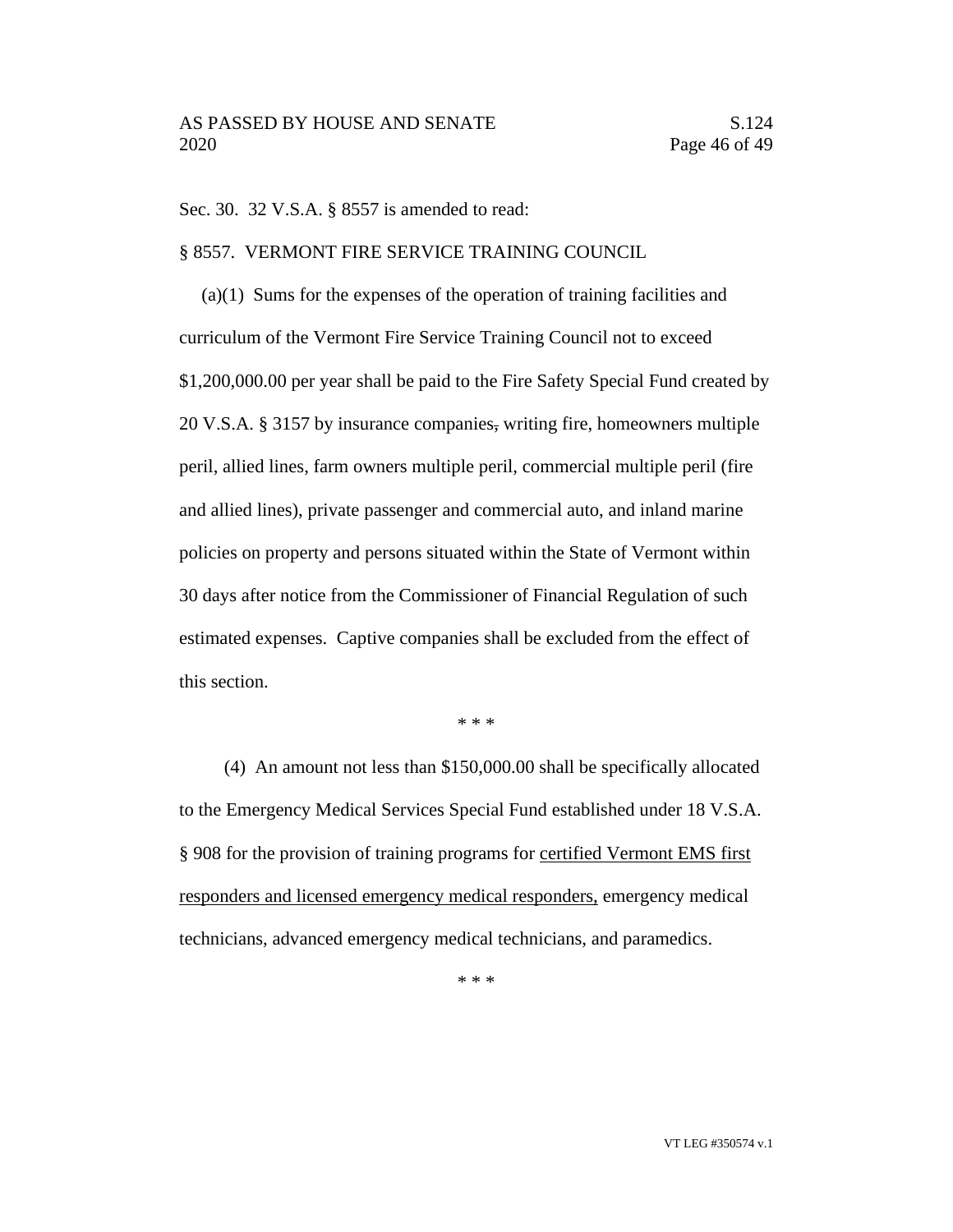## Sec. 31. TRANSITIONAL EMS PROVISIONS

(a) Rules. Except as otherwise provided in this act, on or before July 1, 2021, the Department of Health shall finally adopt or amend the rules required by this act, unless that deadline is extended by the Legislative Committee on Administrative Rules pursuant to 3 V.S.A. § 843(c).

(b) Ambulance service licenses. The requirements for initial ambulance service licensure and renewal set forth in 24 V.S.A. § 2681(b) in Sec. 27 of this act shall apply to initial ambulance service license and renewal applicants on and after July 1, 2021 or on and after the effective date of the Department of Health rules adopted pursuant to that section and subsection (a) of this section, whichever date is later.

(c) Existing EMS Instructor/Coordinator licensees. Any person who is licensed as an EMS Instructor/Coordinator under the Department of Health's Emergency Medical Service Rules in effect immediately prior to the effective date of the rules establishing the new levels of instructor licenses as required by 18 V.S.A. § 906(1) in Sec. 29 of this act shall be deemed to be licensed at the level that is consistent with the scope of practice of the new license levels.

(d) Development of Vermont EMS First Responder certification. The Department of Health shall consult with the EMS Advisory Committee, the University of Vermont's Initiative for Rural Emergency Medical Services, and any other relevant stakeholders in developing the new Vermont EMS First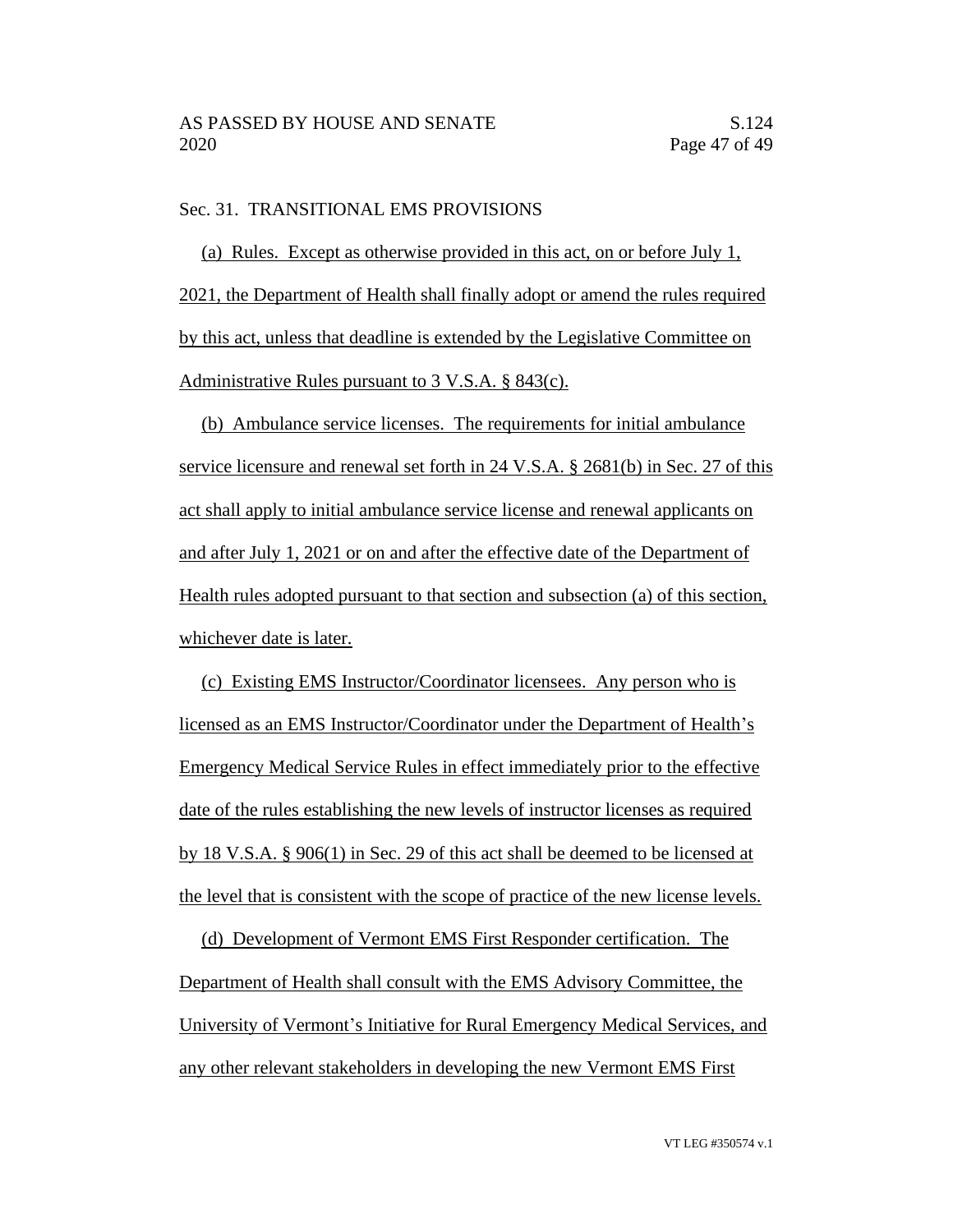Responder certification required by 18 V.S.A. § 906(11) in Sec. 29 of this act so that certification is established on or before July 1, 2021.

(e) Sunset review of renewal requirements. Pursuant to 18 V.S.A. § 906d (renewal requirements; sunset review) set forth in Sec. 29 this act, the Department of Health shall conduct its first sunset review in conjunction with its rulemaking required by this act and thereafter propose any necessary statutory amendments in accordance with that section.

\* \* \* Public Safety Planning \* \* \*

Sec. 32. REGIONAL PLANNING COMMISSIONS; INVENTORY OF

# MUNICIPAL PUBLIC SAFETY RESOURCES

(a) The purpose of this section is to require each regional planning commission to create one inventory identifying the public safety resources of each town within its jurisdiction and to report that inventory to all of its towns so that each town can better understand the public safety resources that are available to them and how those resources may be shared on a regional basis.

(b) On or before December 31, 2021, each regional planning commission shall create and report to all of the towns within its jurisdiction one inventory identifying all of the public safety resources that each town within its jurisdiction relies upon for its public safety needs. As part of this inventory, the inventory shall identify: